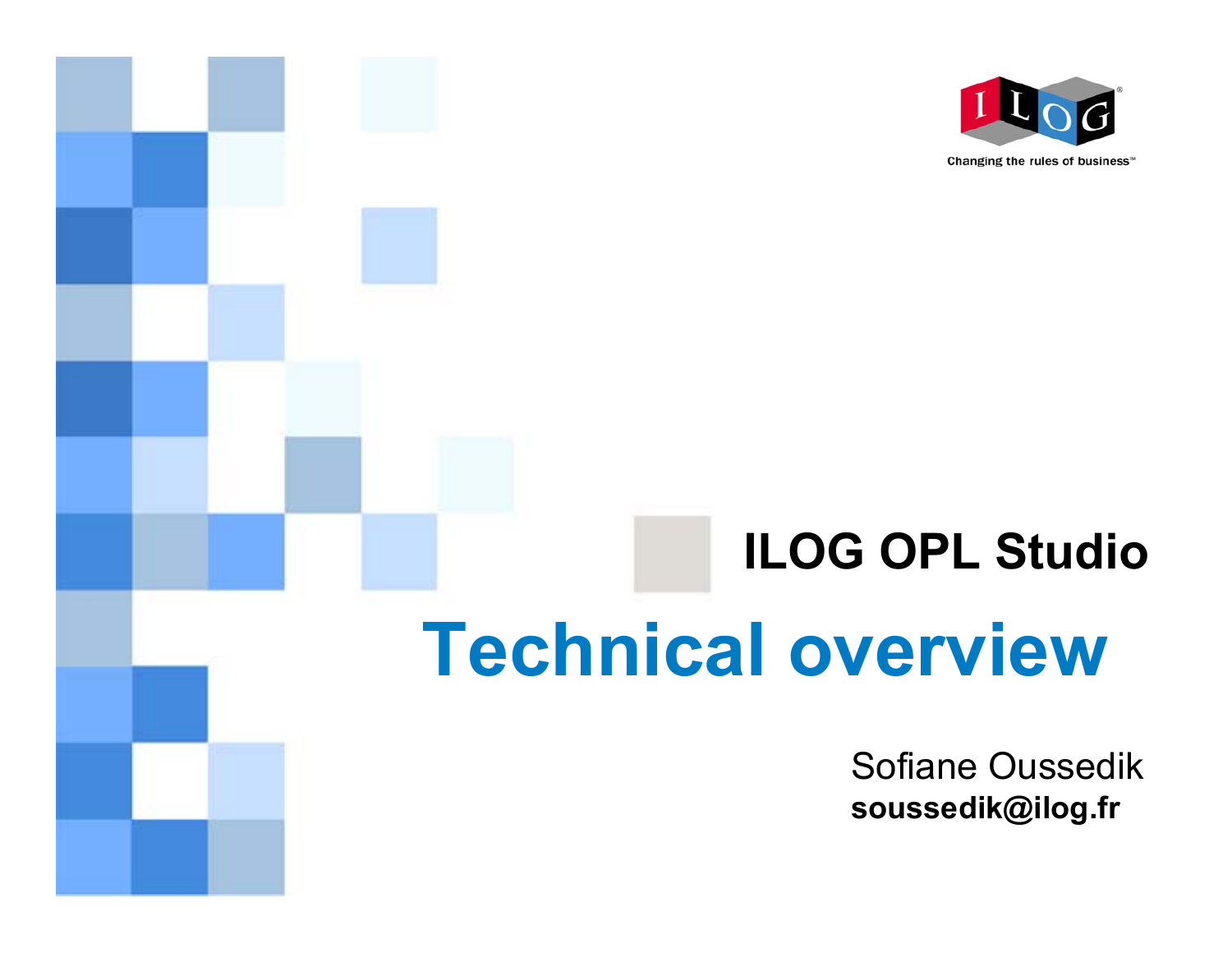### **Outline**



### **ILOG OPL Studio**

- **Overview**
- **Models and Data**
- **Linear Programming Example**
- **Constraint Programming Example**
- **Scheduling Example**
- **Data Management Features**
- **Iterative Applications**
- **OPL Component Libraries**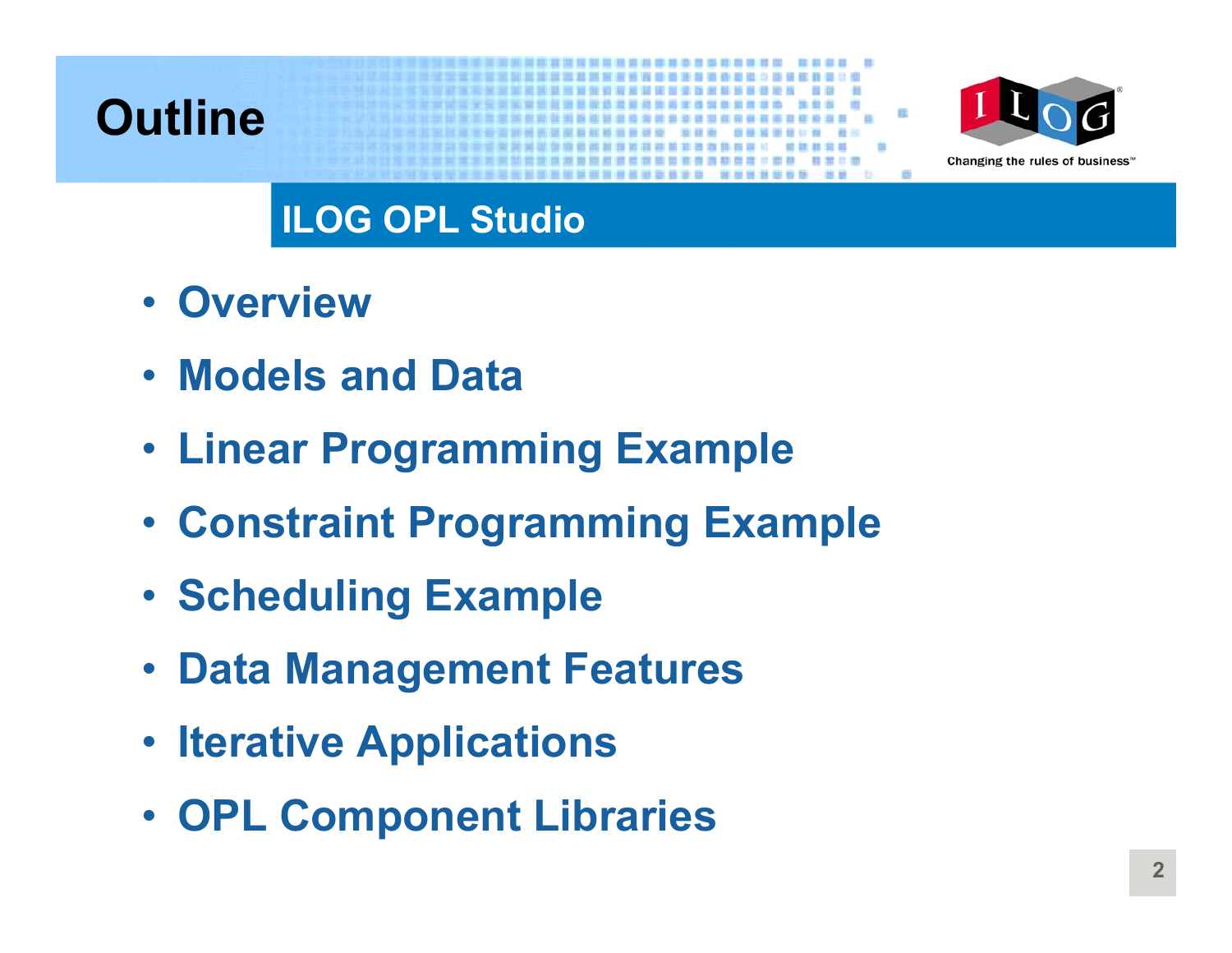### **Optimization Development**



Changing the rules of business"

### **ILOG OPL Studio**



#### ILOG OPL Studio reduces time to market for developing optimization applications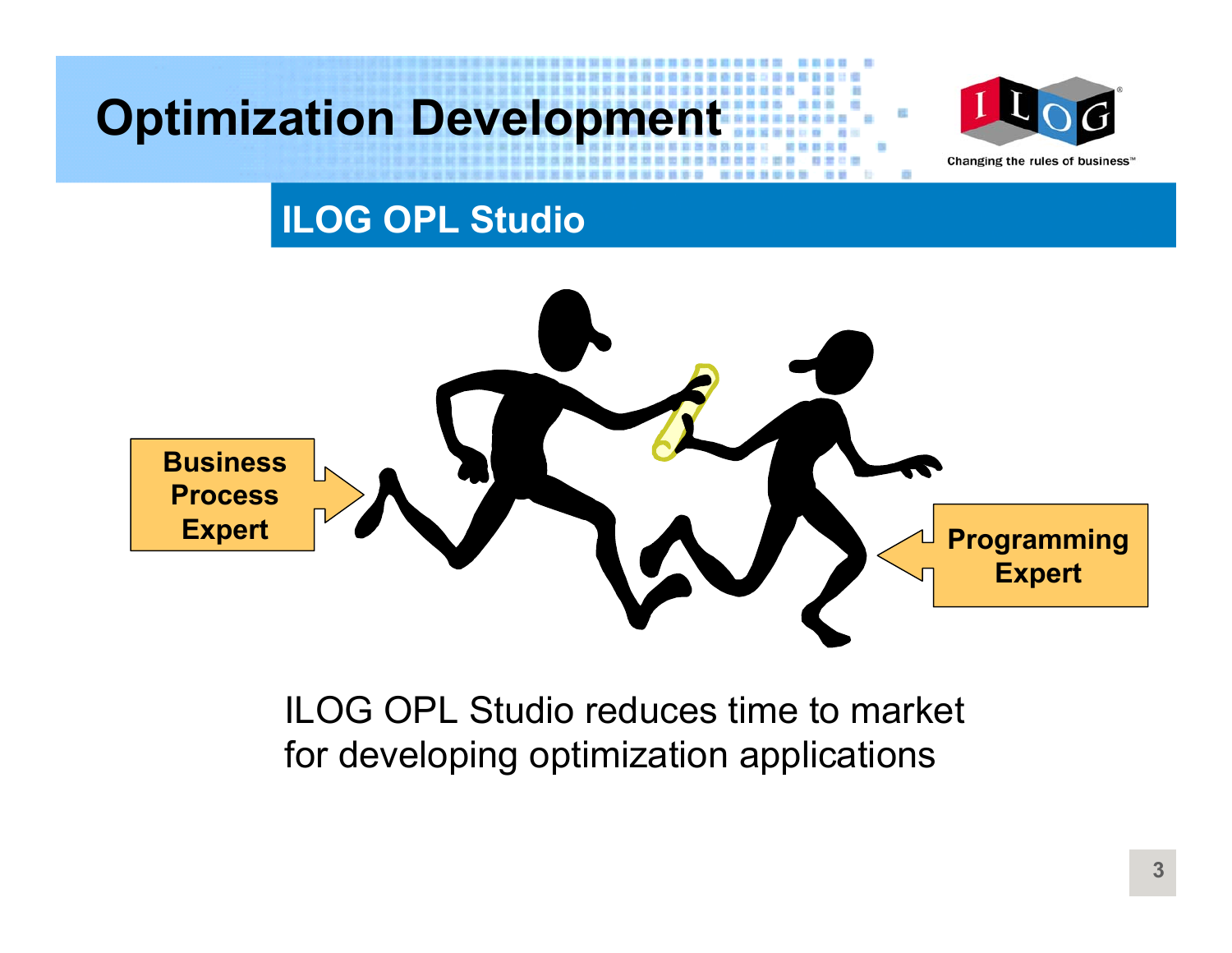## **ILOG Optimization Suite**





**A CommonAPI for CPLEX andSolver**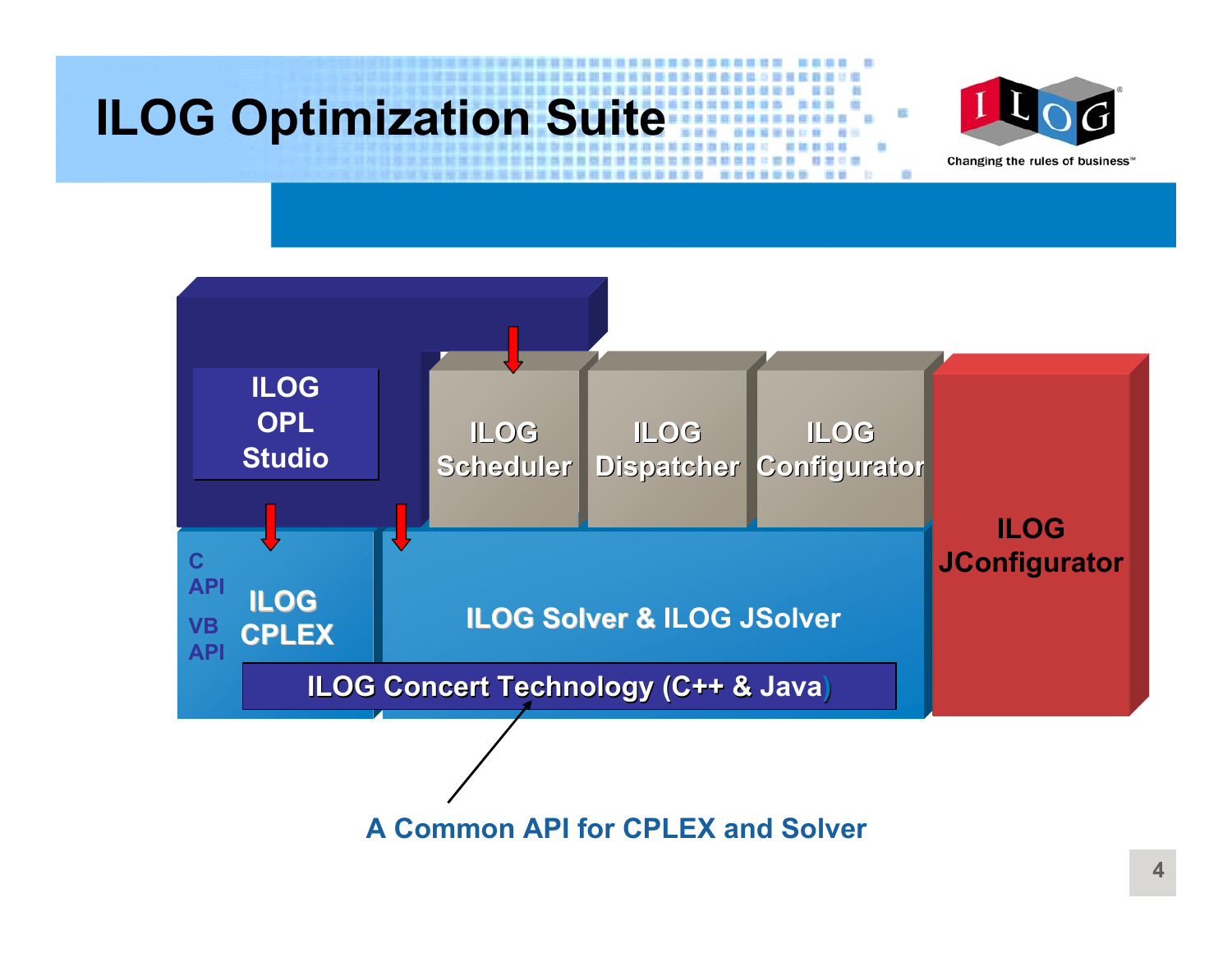### **Inside OPL Studio**



### **ILOG OPL Studio**

#### $\bullet$ **OPL Optimization Programming Language**

- **A language for representing optimization problems**
- $\bullet$ **Has advanced types to allow better organization of data**
- **Supports constraint programming, linear and integer programming, and scheduling problems**
- •**Database and Microsoft Excel connectivity**
- $\bullet$ **OPLScript for iterative solving and hybrid optimization**

#### $\bullet$ **Graphical User Interface for Optimization Problems**

- **Text editor with keyword colors for entering problems and data**
- **Visualizations of data and solutions**
- **Menus/buttons for controlling optimization**
- •**Online help for OPL language**

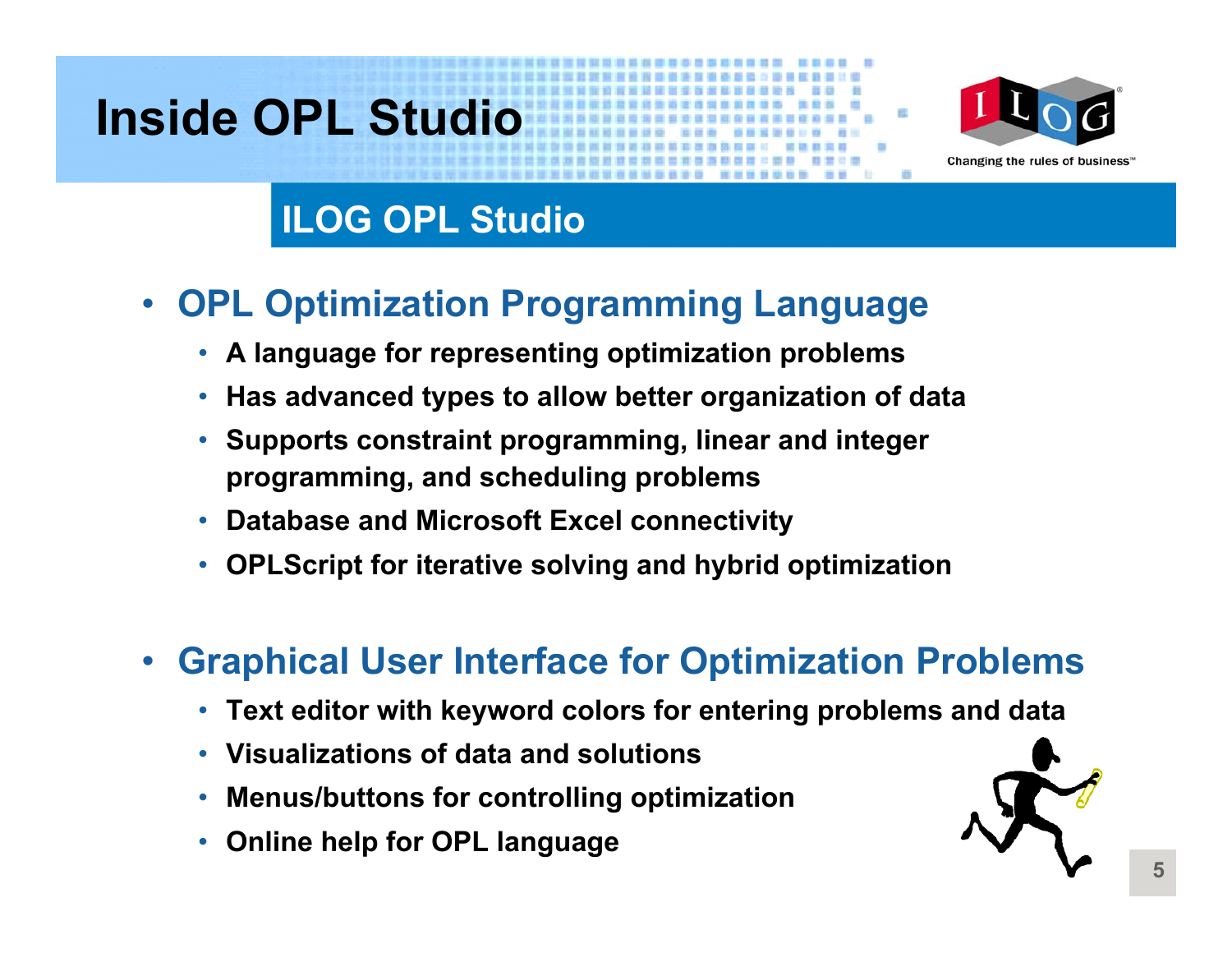# **OPL Component Libraries**



#### **ILOG OPL Studio**

- **API's for embedding OPL models and OPL scripts**
	- **C++**
	- $\bullet$  **Microsoft COM / .NET**
		- Visual Basic
		- Visual Basic for Applications (Excel, Access, etc.)
	- **Java**
	- **Web**
		- ASP, JSP
- **Links with ILOG CPLEX, Solver, and Scheduler**

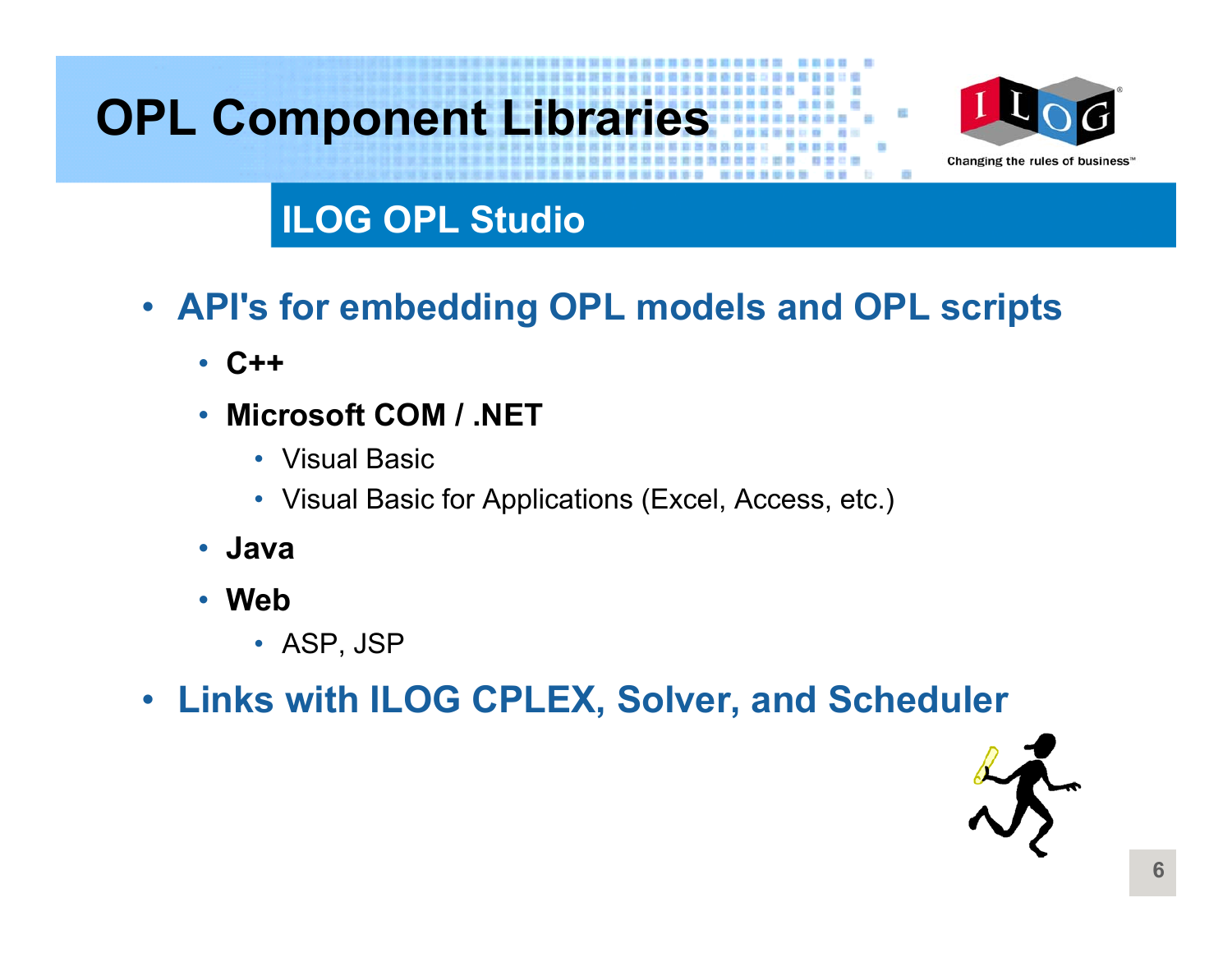

Changing the rules of business"

# **OPL features**

# **for development**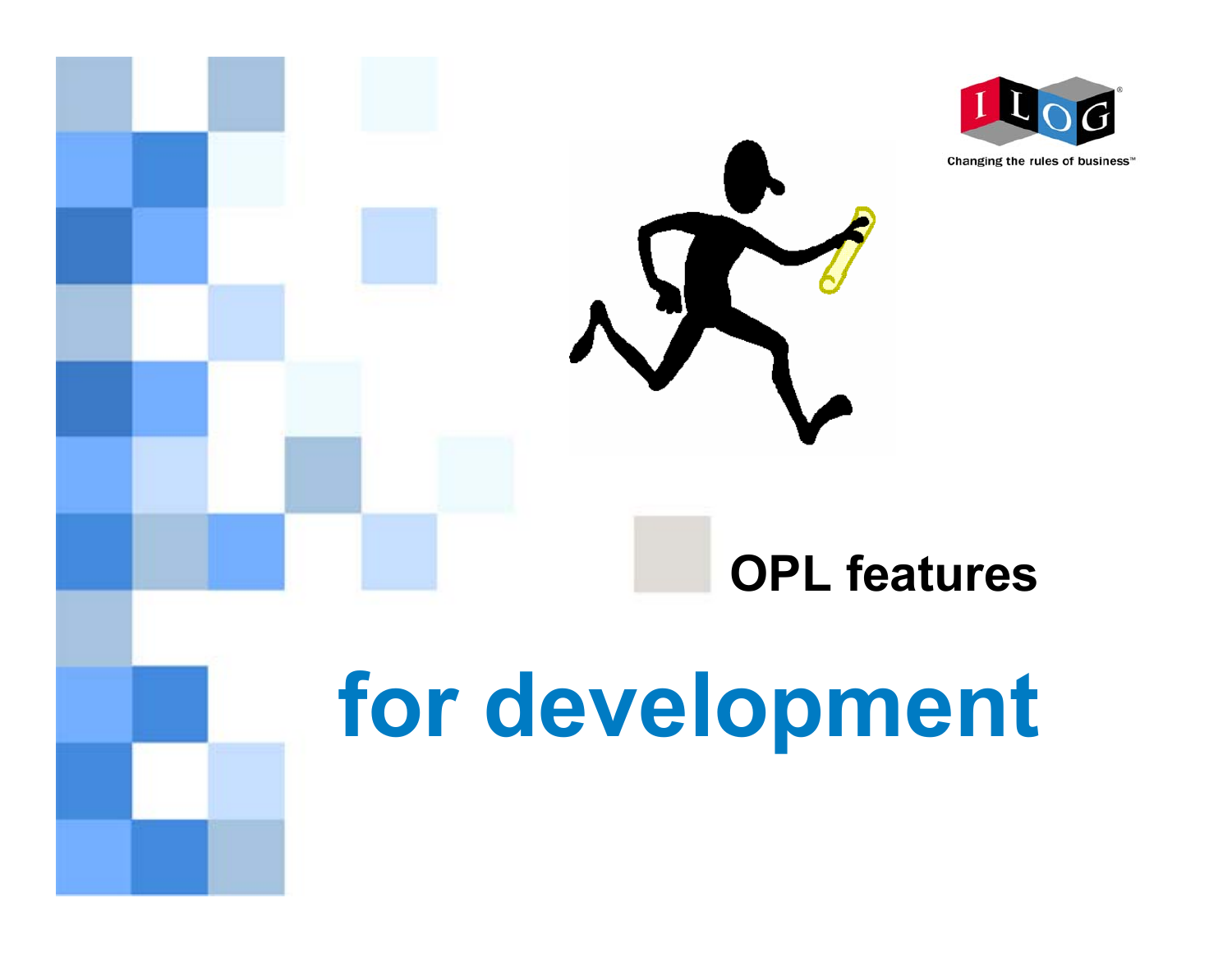### **What Are Models?**



**Linear programming**

- $\bullet$ **A data-independent abstraction of a problem**
- $\bullet$  **OPL lets you write down the mathematical representation of a model separately from the data**

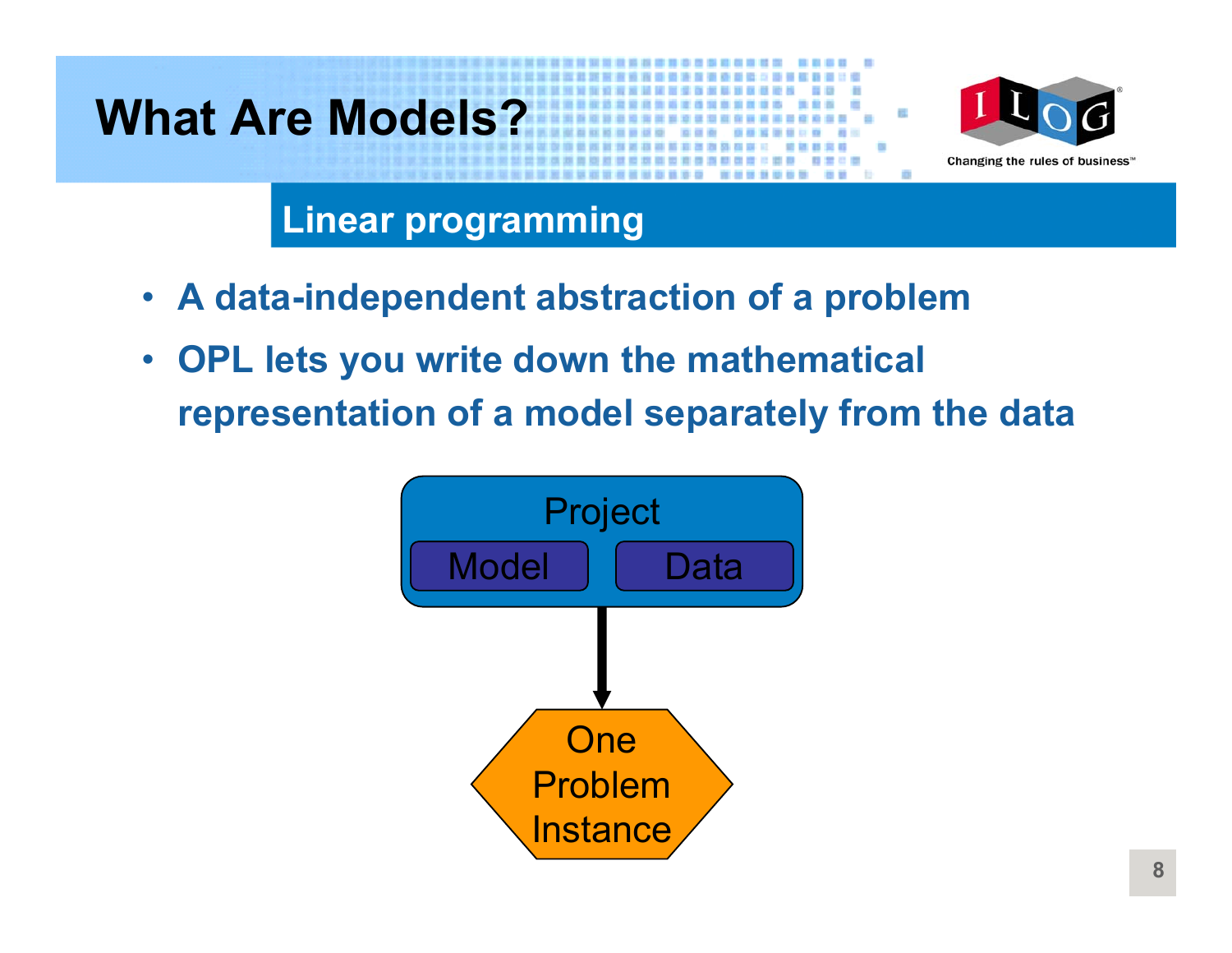# **A Production Planning Example**



**Linear programming**

- **A manufacturer wants to sell a product**
- **The product can be made either**
	- **Inside the factory**
		- Scarce resources are required to build the product
		- There is a cost per unit to manufacture the product
	- **Outside the factory**
		- There is a cost per unit to purchase the product
- **All demand must be satisfied**
- **The goal is to minimize cost**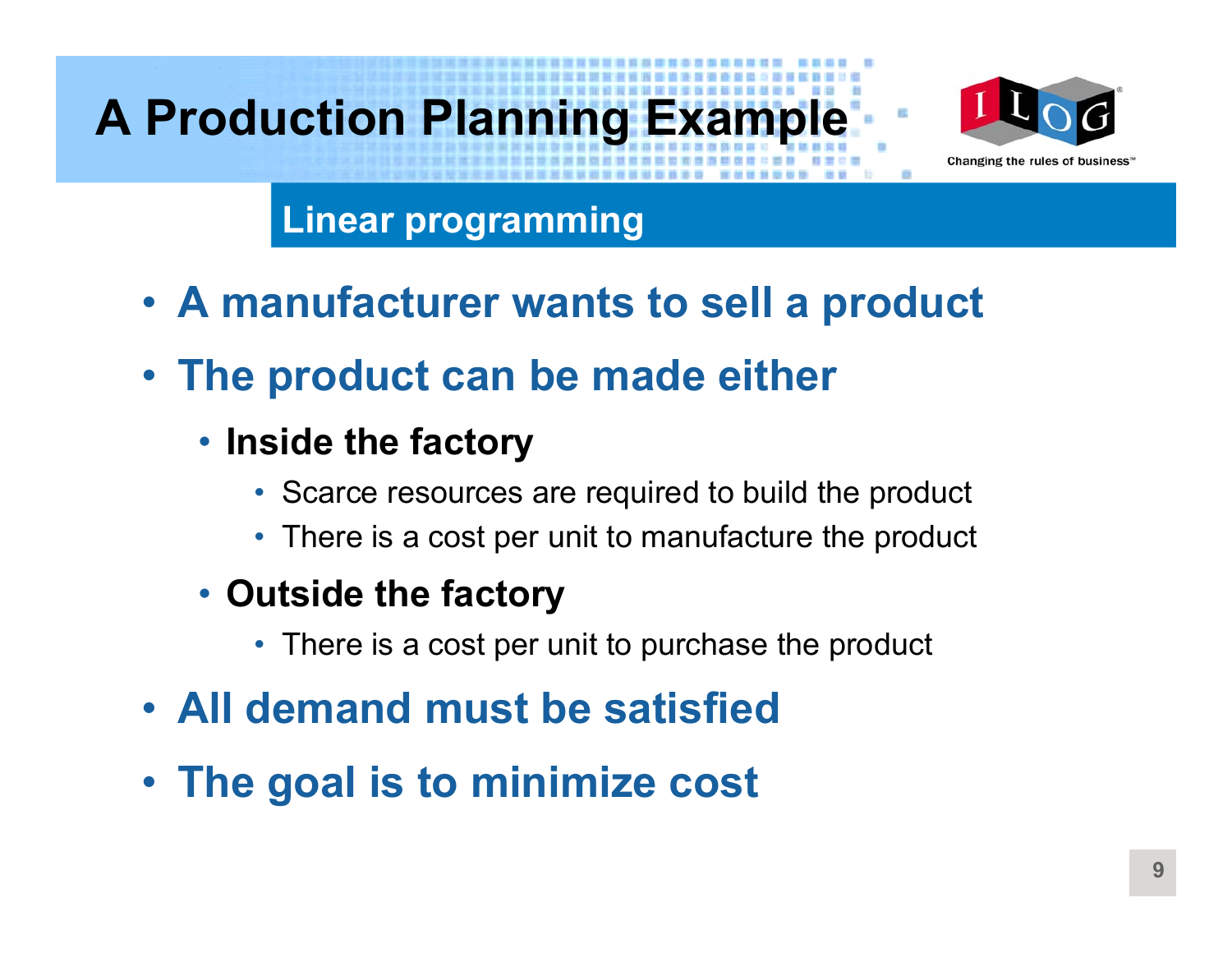### **Data Declarations**



#### **Linear programming**

 $\bullet$ **Sets of products and resources**

**enum Products ...;**

**enum Resources ...;**

• **Number of units of each resource needed to produce one unit of each product**

**float+ consumption[Products, Resources] = ...;**

• **Total number of available resources**

**float+ capacity[Resources] = ...;**

- **Number of units in demand for each product float+ demand[Products] = ...;**
- $\bullet$  **Cost per unit of inside and outside production float+ insideCost[Products] = ...; float+ outsideCost[Products] = ...;**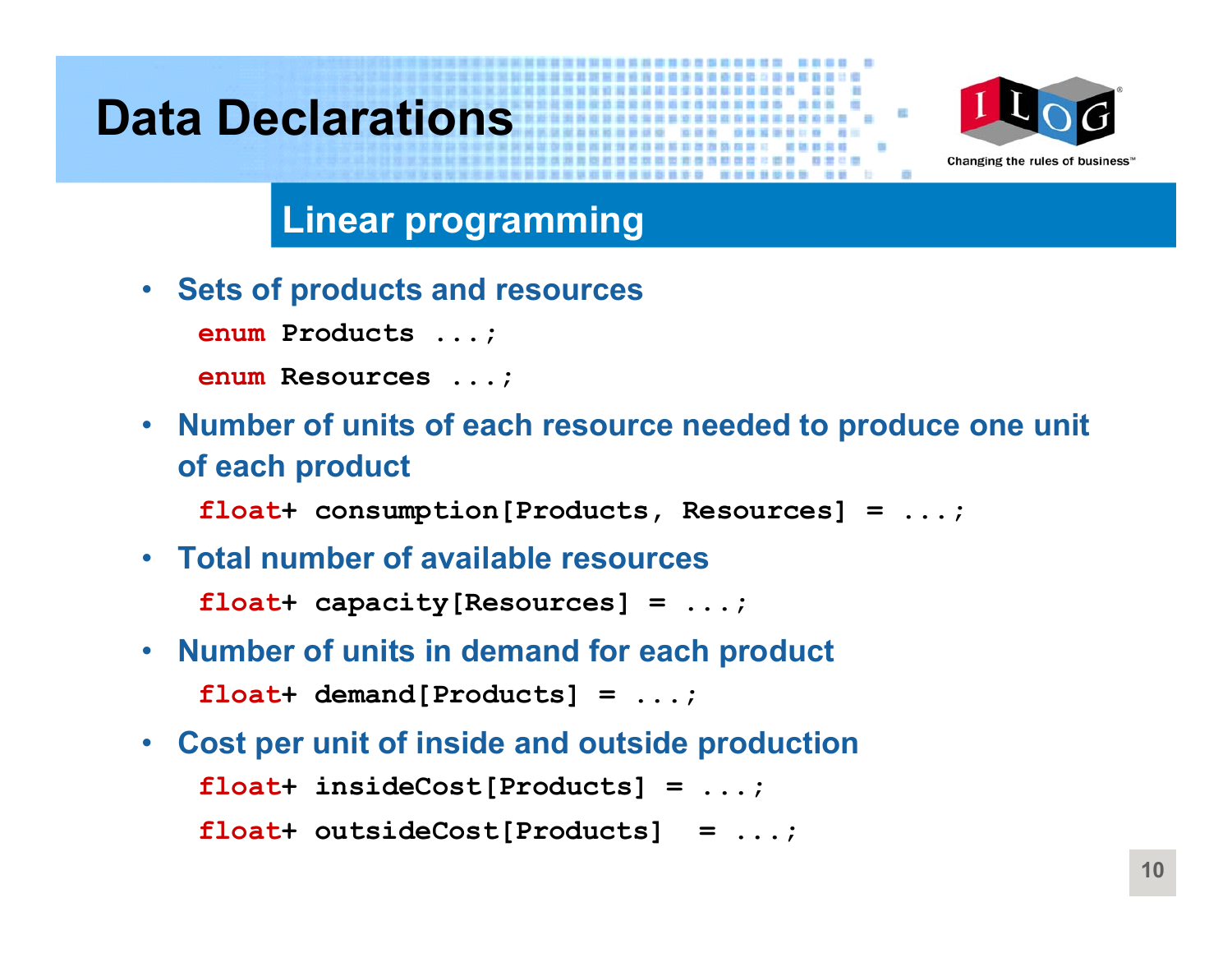### **Products Could Be Jewelry**



#### **Linear programming**

• **Products and Resources**

```
Products = { rings earrings };
```

```
Resources = { gold diamonds };
```
#### •**Consumption**

- A ring requires 3 units of gold and 1 diamond
- A set of earrings requires 2 units of gold and 2 diamonds **consumption = [ [3, 1], [2, 2] ];**
- • **Capacity (Available units of gold and diamonds) capacity = [ 130, 180 ];**
- $\bullet$ **Demand (Number of rings and earrings)**

**demand = [ 100, 150 ];**

•**Costs (per unit for rings and earrings)**

```
insideCost
= [ 250, 200 ];
outsideCost = [ 260, 270 ];
```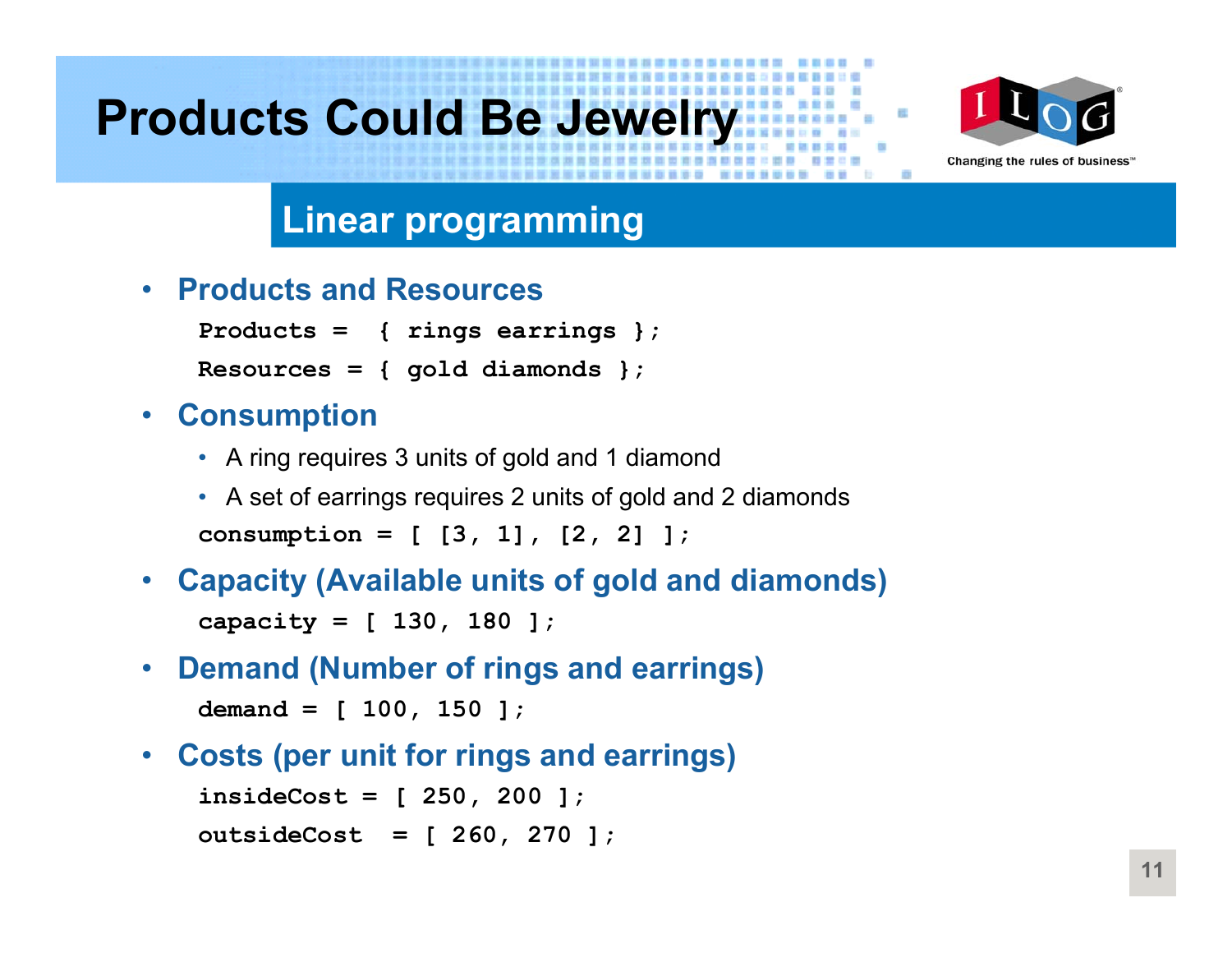### **Products Could Be Pasta**



#### **Linear programming**

 $\bullet$ **Products and Resources**

```
Products = { kluski capellini fettucine };
Resources = { flour eggs };
```
#### $\bullet$ **Consumption**

- Kluski requires 0.5 units of flour and 0.2 eggs
- Capellini requires 0.4 units of flour and 0.4 eggs
- Fettucine requires 0.3 units of flour and 0.6 eggs **consumption = [ [0.5, 0.2], [0.4, 0.4], [0.3, 0.6] ];**
- $\bullet$  **Capacity (Available units of flour and egg s ) capacity = [20, 40];**
- • **Demand (Number of each pasta needed) demand = [100, 200, 300];**
- $\bullet$ **Costs (per unit for each pasta)**

**insideCost = [0.6, 0.8, 0.3]; outsideCost = [0.8, 0.9, 0.4];**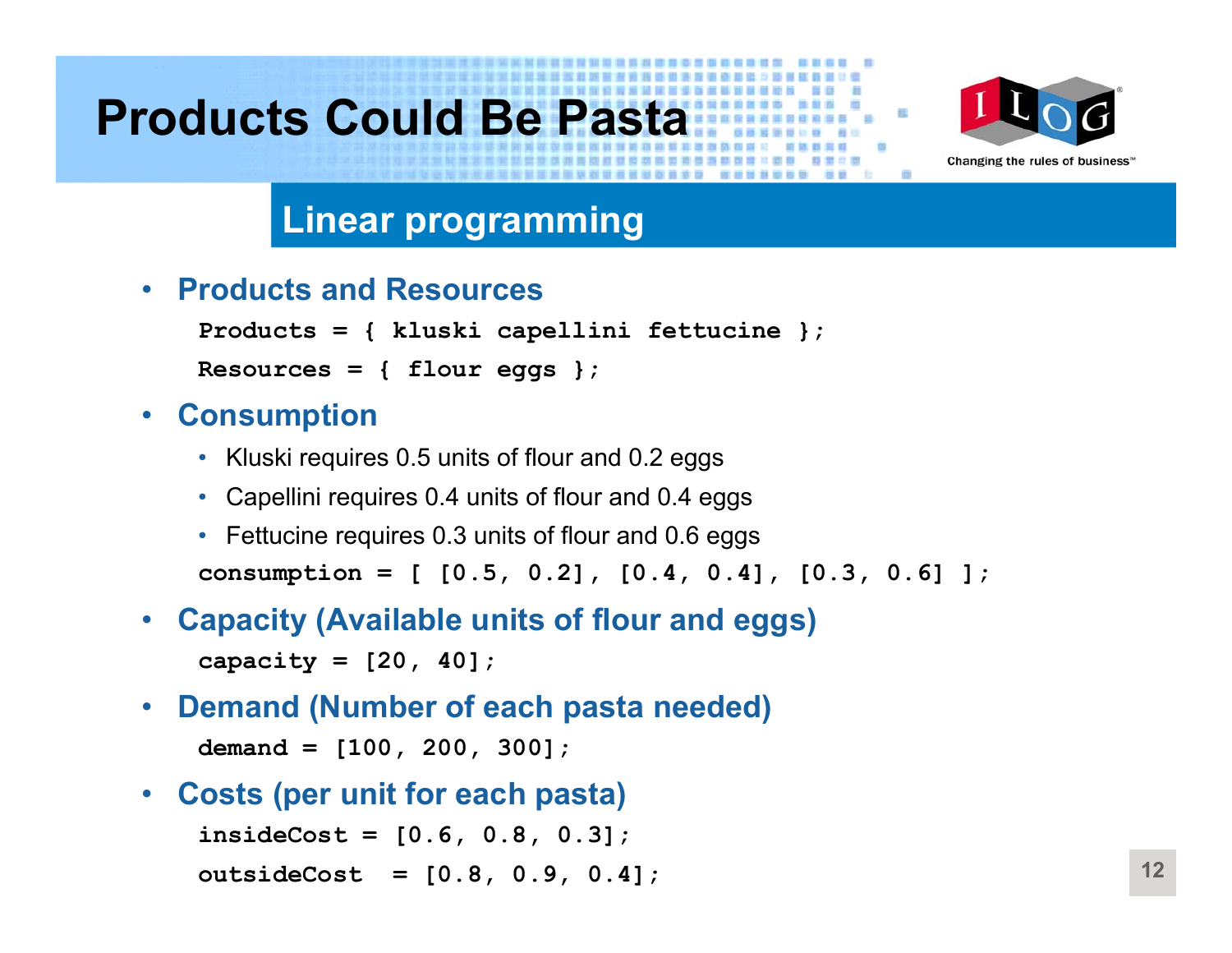### **Problem Model Is Identical**



**Linear programming**

| enum Products ;                                      |
|------------------------------------------------------|
| enum Resources ;                                     |
|                                                      |
| float+ consumption [Products, Resources] = $\dots$ ; |
| float+ capacity [Resources] = $\dots$ ;              |
| $float+ demand[Products] = ;$                        |
| $float+ insideCost[Products] = ;$                    |
| float+ outsideCost[Products] = $\dots$ ;             |
|                                                      |

**var float+ inside[Products]; var float+ outside[Products];**

Decision**Variables**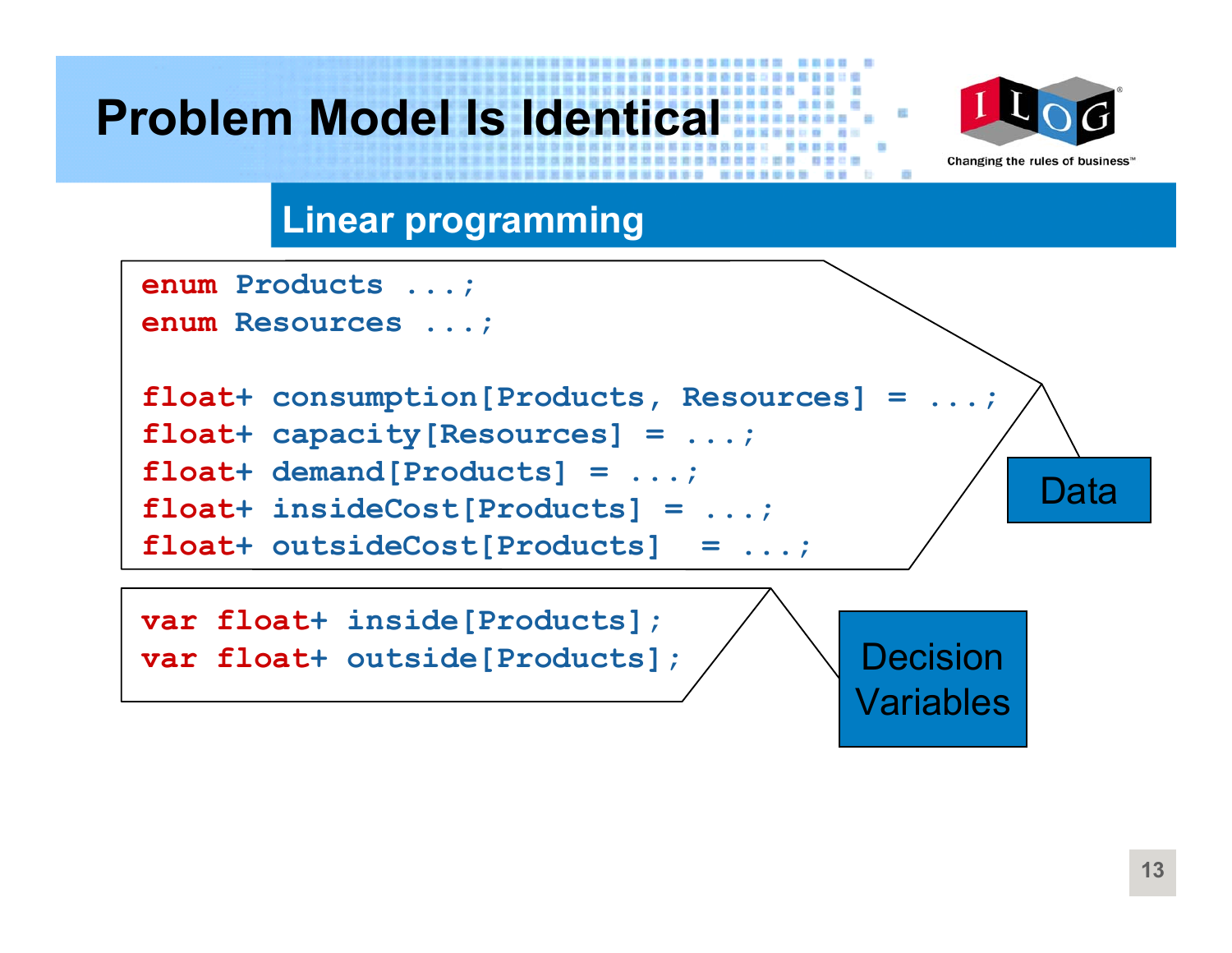### **Problem Model Is Identical (2)**



#### **Linear programming**

**Constraints** 



**};**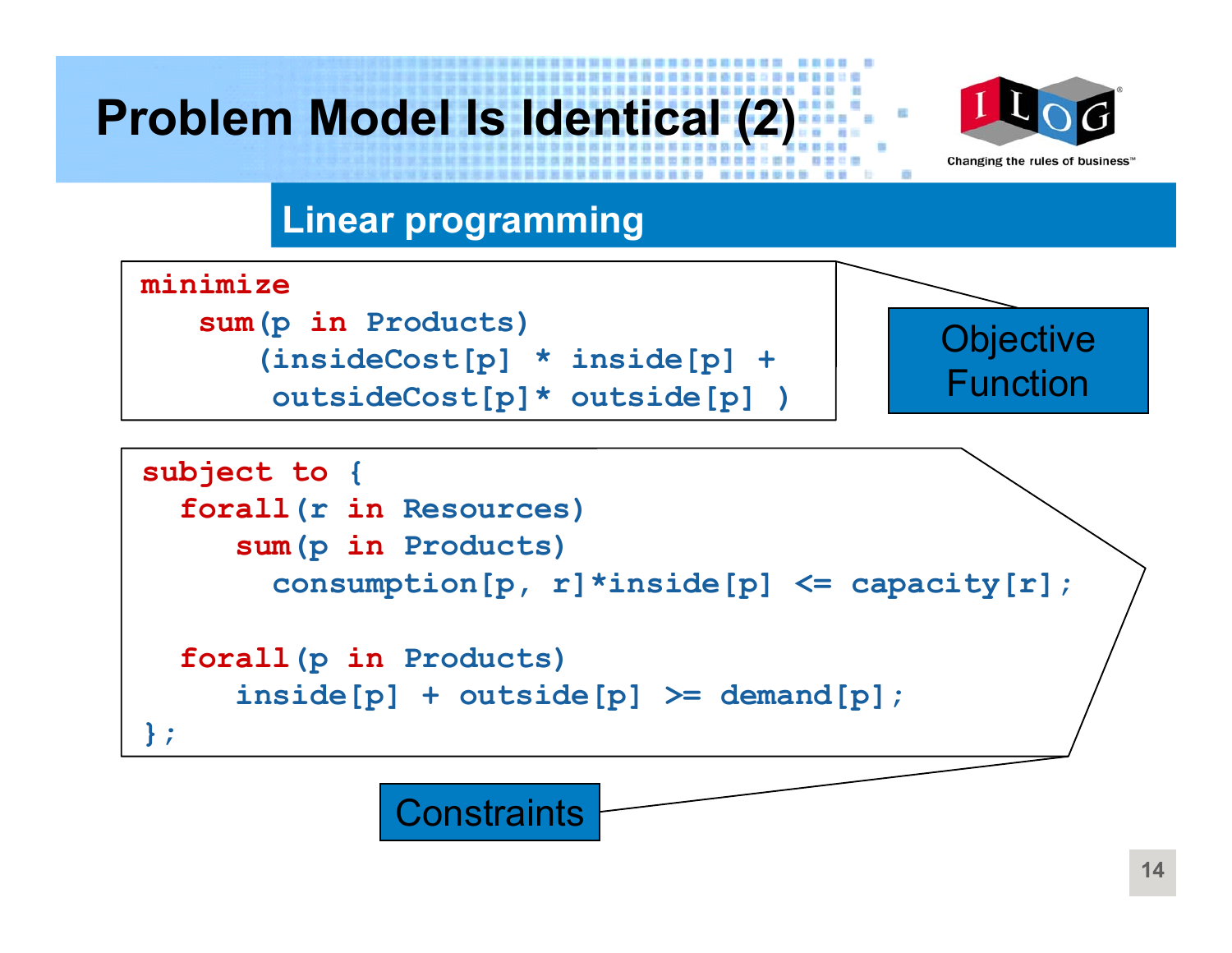## **Demo of production.prj**



**Linear programming**

- **Run production.prj**
- **Display inside and outside production**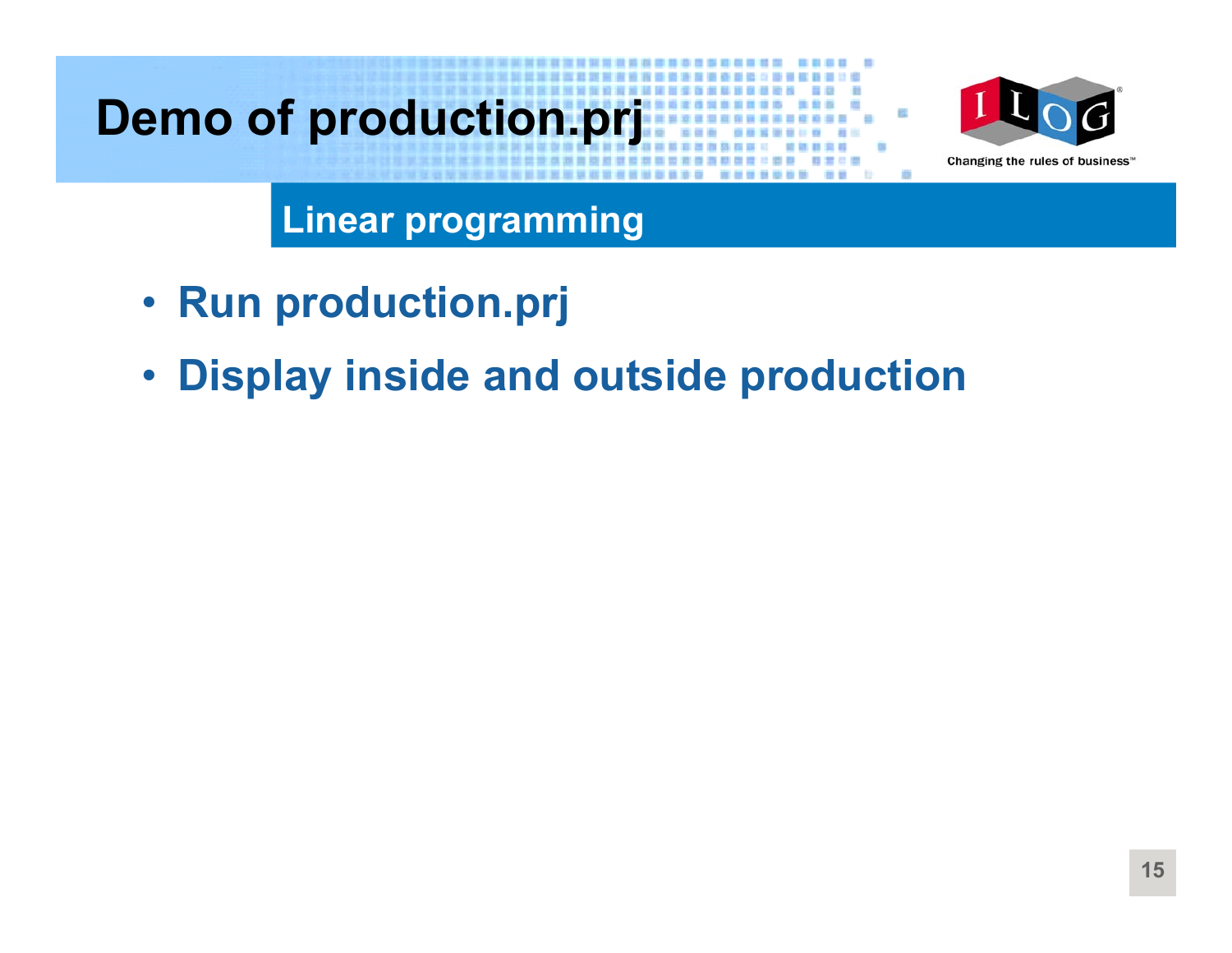# **Linear and Integer Programming**



#### **Linear programming**

- • **OPL can represent linear and mixed integer programming problems**
	- **Objective functions and constraints are linear**
		- E.g., 5 x + 3 y 4 z
	- **Variables can be floating point or integer valued**
	- **Constraints are inequalities or equalities (**  <sup>≤</sup>**,** ≥**, =)**
- • **OPL Studio can solve**
	- **Linear Programs with any of the CPLEX algorithms**
	- $\bullet$ **Mixed Integer Programs using the CPLEX MIP algorithm**
	- • **Mixed Integer Programs by using constraint programming-based search**
- •**OPL provides access to all CPLEX algorithmic settings**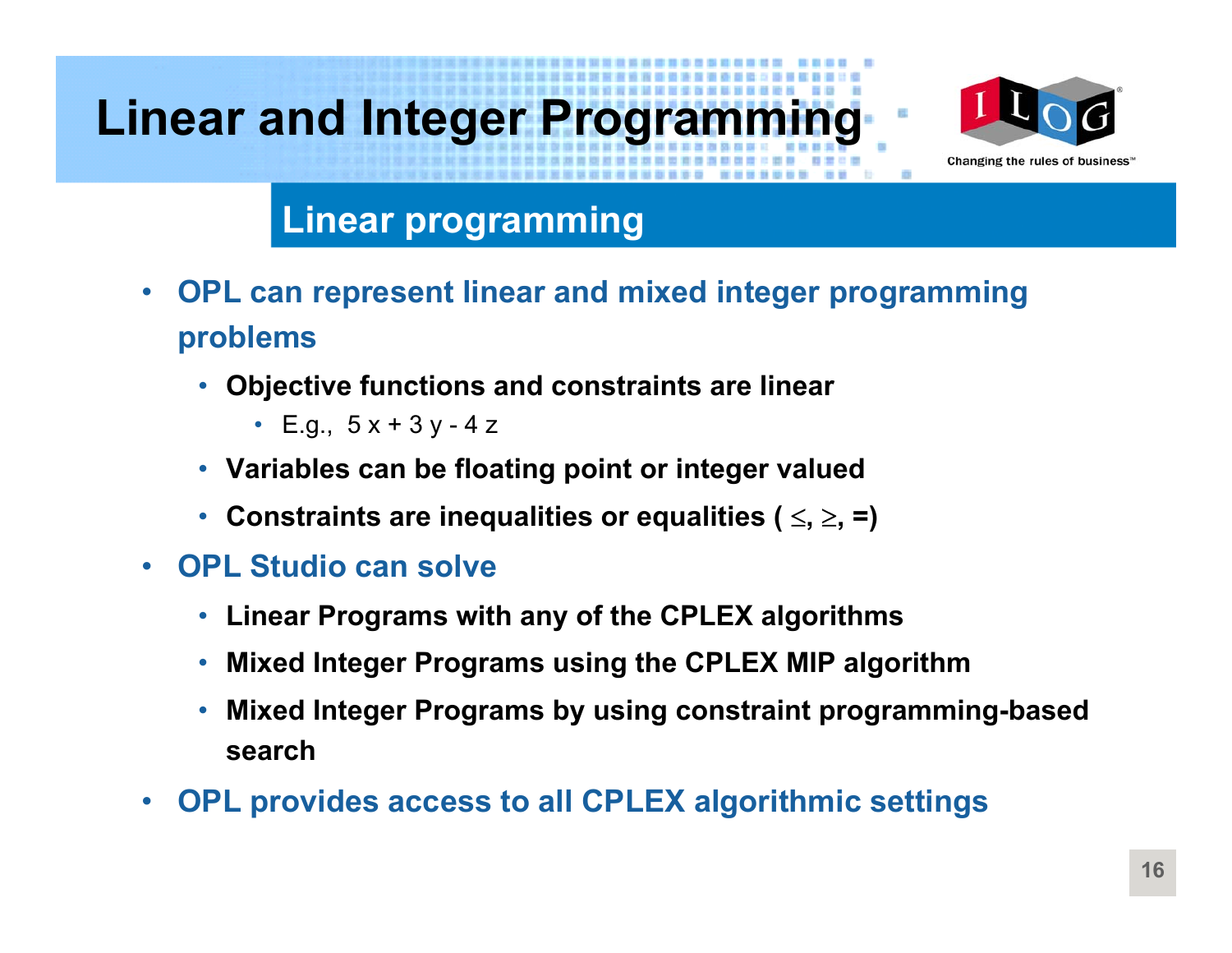### **Map Coloring Example**



Changing the rules of

#### **Constraint programming**

•**Given a list of countries**

**enum Country {Belgium,Denmark,France,Germany,**

**Netherlands,Luxembourg};**

- **A set of colors to assign to countries on the map enum Colors {blue,red,yellow,gray};**
- **Want to decide how to assign the colors to the countries so that no two bordering countries have the same color**

**var Colors color[Country];**

The decision variables are values from a *set*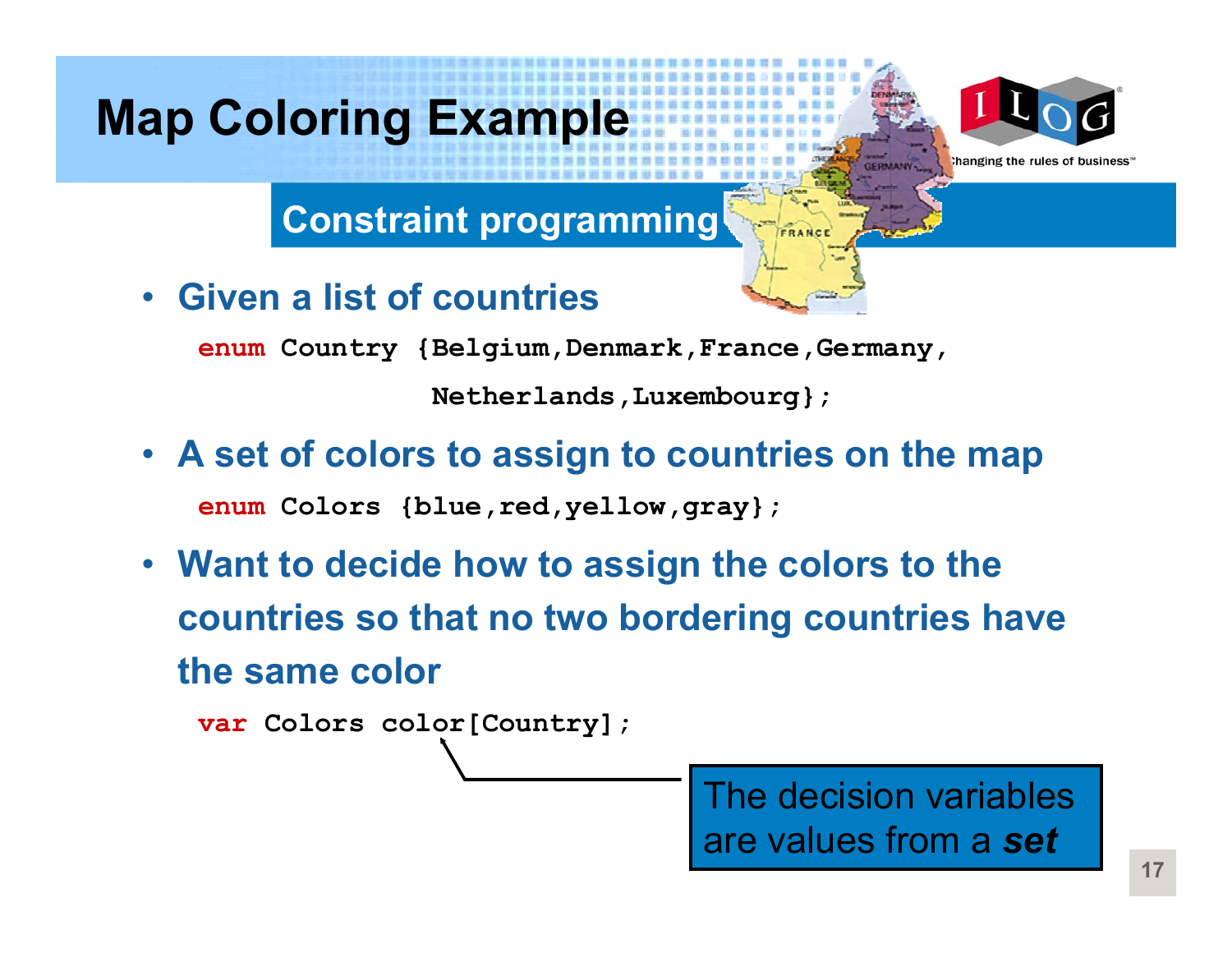### **Constraint Programming Model**



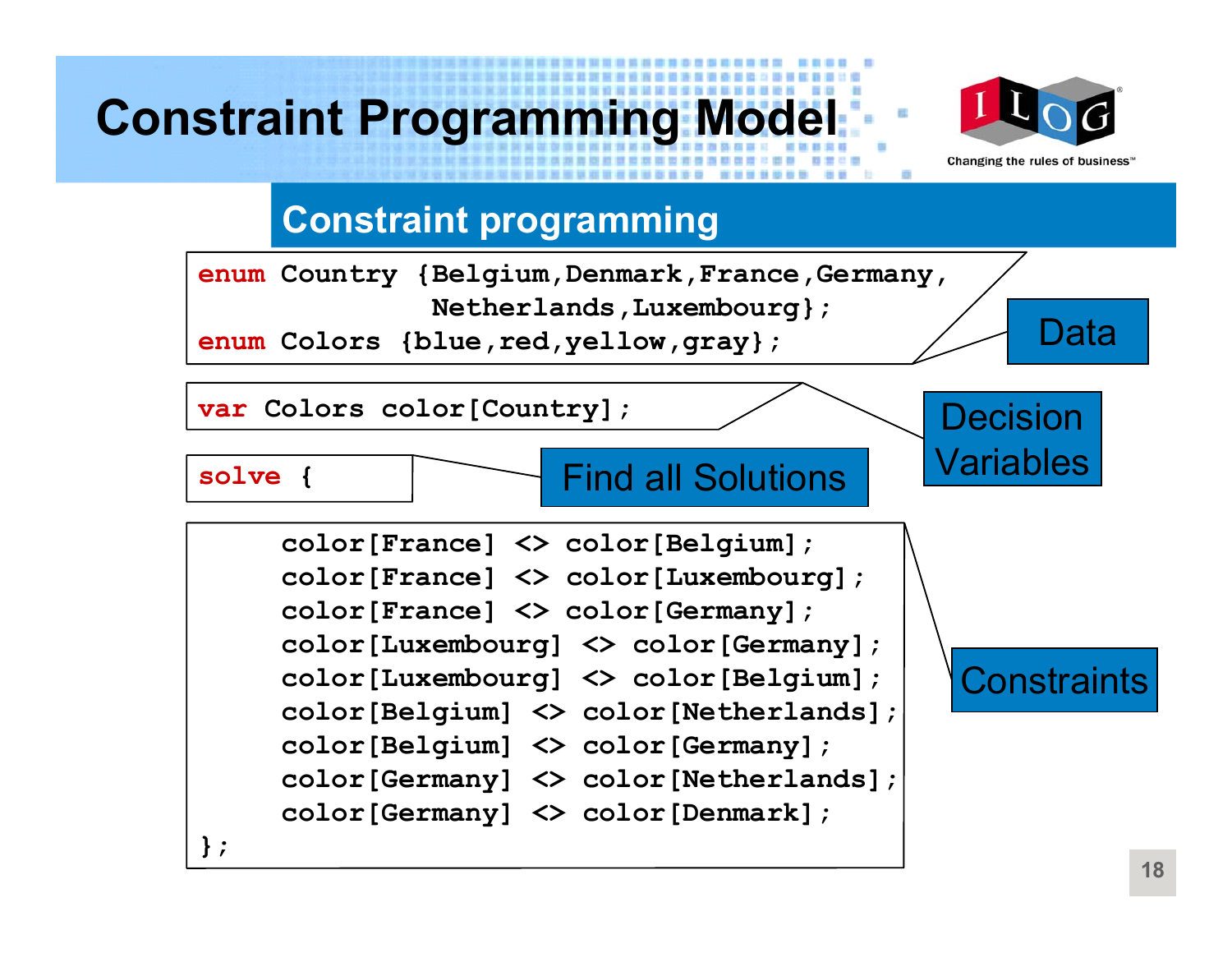### **Demo of map.mod**



- •**Run map.mod**
- •**Show all solutions**
- $\bullet$  **Rerun to show the propagation**
	- **Select Execution > Browse Active Model**
	- •**Right-click on Variables > color and select display domain**
	- **Select Debug > Stop at Choice Point**
	- **Step through the model**
	- •**Disable Debug > Stop at Choice Point when finis hed**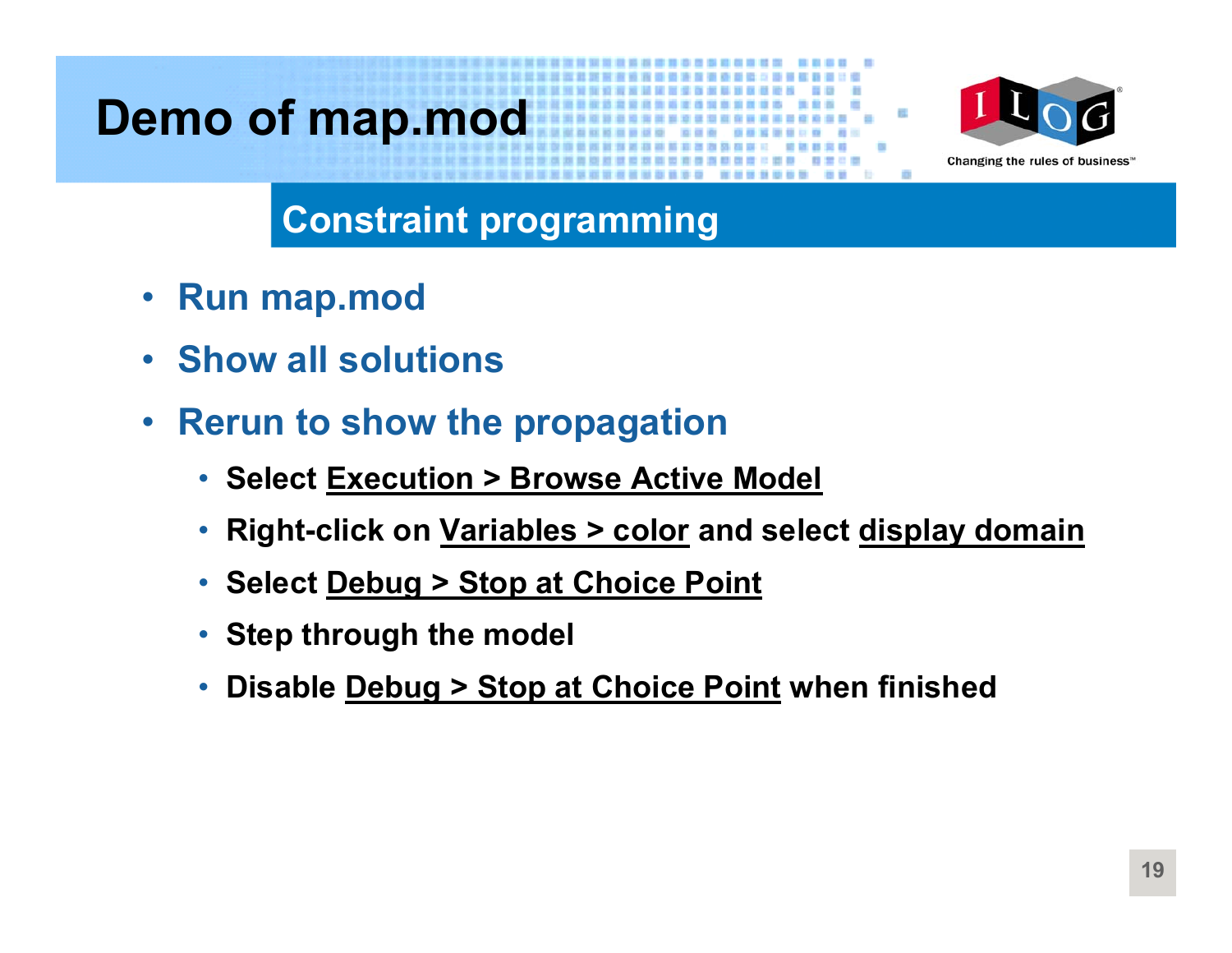# **Visualizing Solutions**



- $\bullet$  **Develop application-specific graphical output using the drawing board**
	- $\bullet$ **Lines**
	- $\bullet$ **Polygons**
	- **Arcs, Circles**
	- **Text labels**
- $\bullet$  **Graphics can be added to the search procedure**
	- •**Draw an object when variables are fixed to values**
	- •**• Graphics are updated automatically during the search procedure**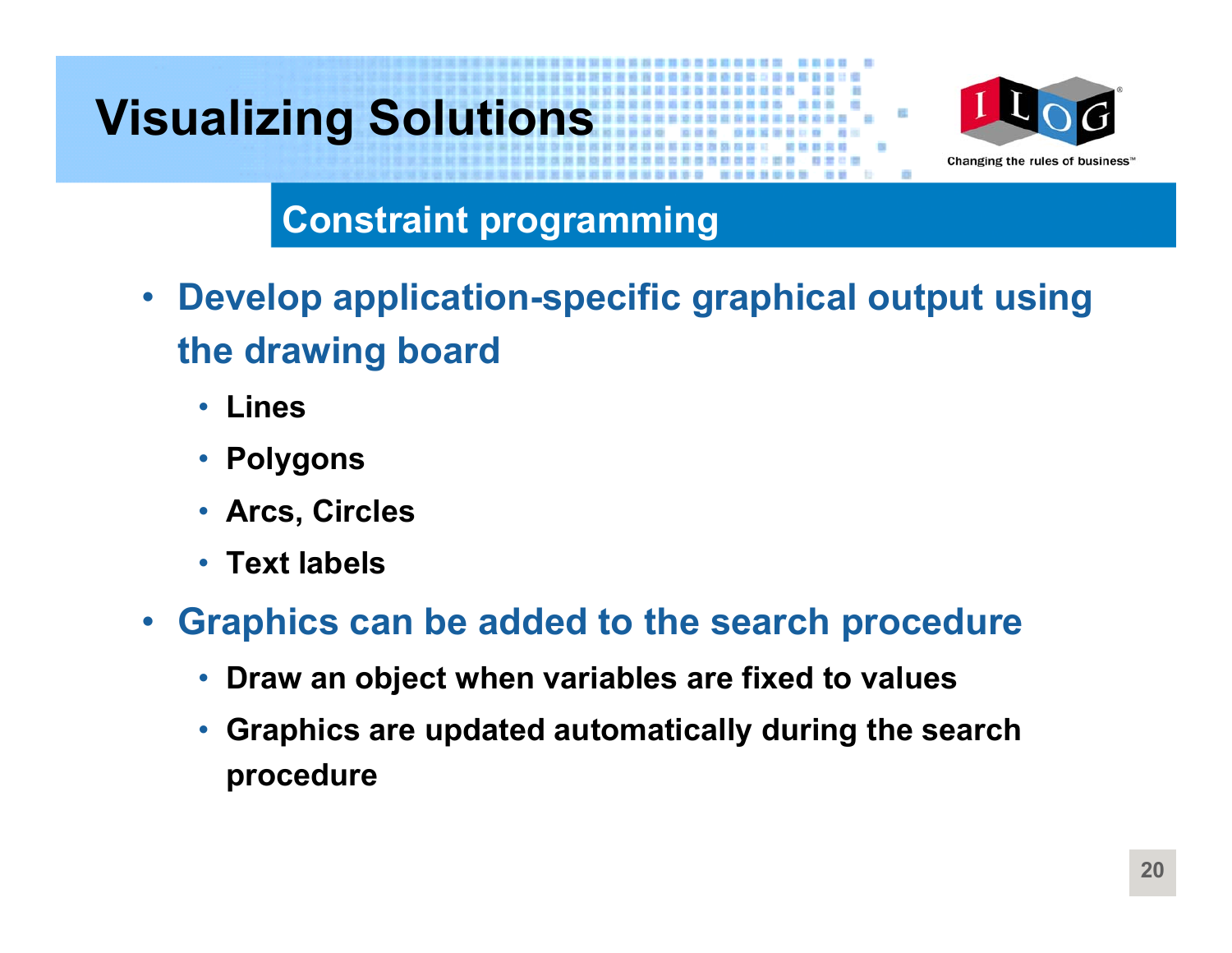### **Demo of mapgr.prj**



- **Run mapgr.prj**
- **Show all solutions**

• **Graphics help illustrate how many neighbors constrain each country**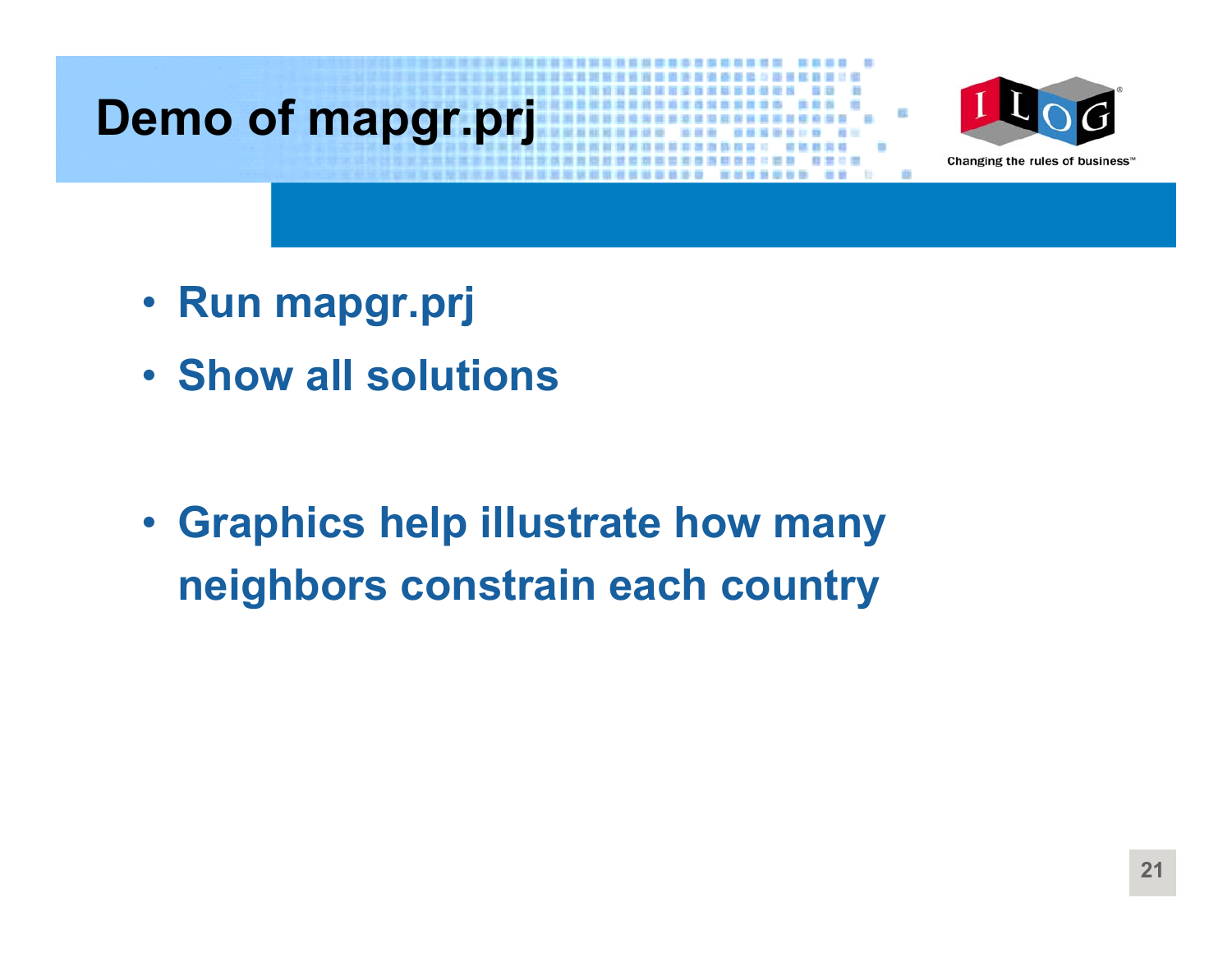### **Constraint Programming Models**



#### **Constraint programming**

- $\bullet$  **OPL allows you to represent problems using constraint programming features**
	- **Variables can be set to a value from a set**
	- **A variable can index into an array ( y[x[k]] )**
	- **Constraint relations can be strict inequalities (<, >, < >)**
	- **Logical conditions can be modeled**

 $x < 4 \Rightarrow y > 5$ 

- **Global constraints can be written alldifferent(x)**
- **Constraints can have values (meta constraints) sum (j in myset) (x[j] > 5) = 3**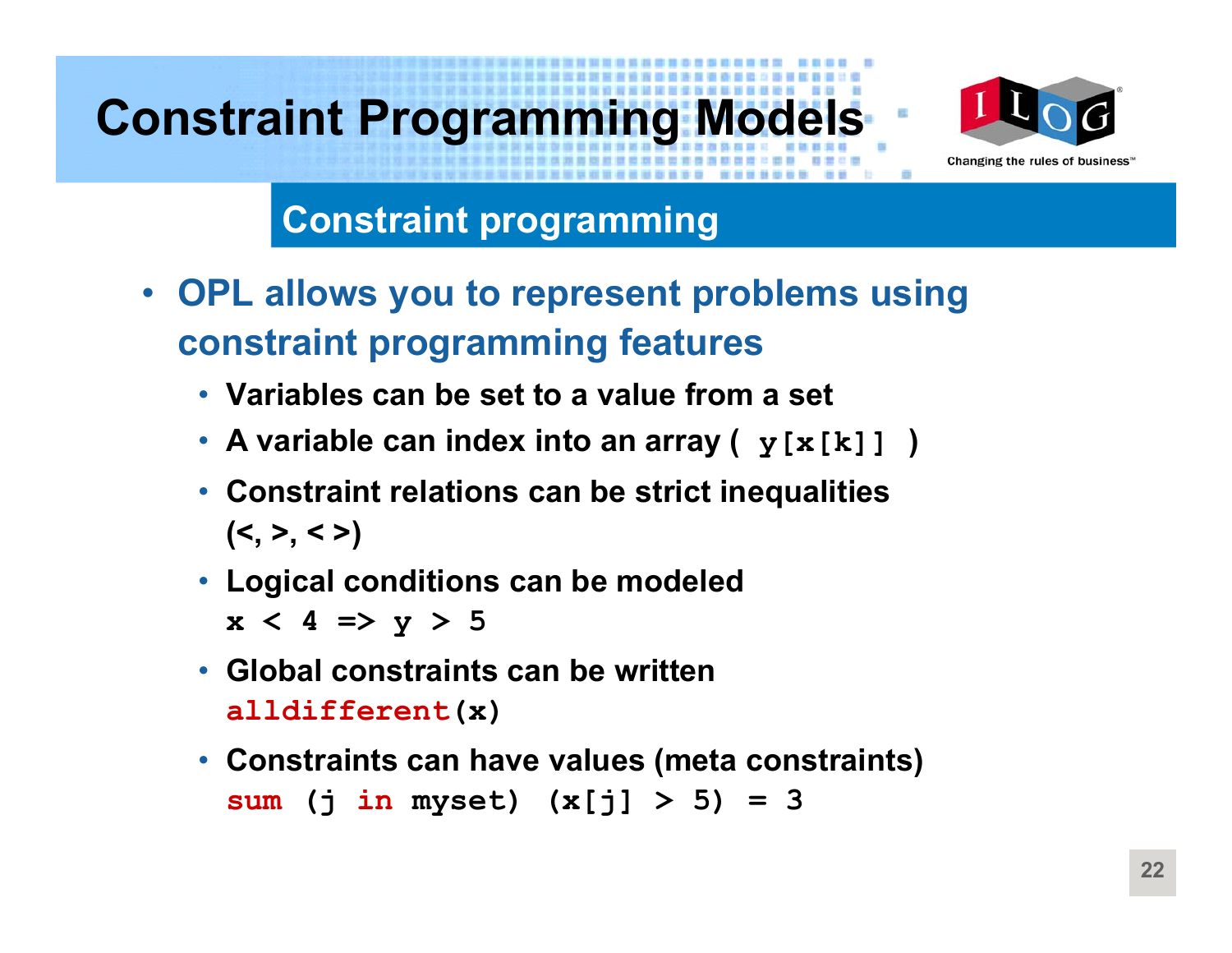### **CP Solutions**



- **OPL Studio uses ILOG Solver to solve constraint programming problems**
	- **Default search strategy need not be programmed**
	- **Users can program their own search strategies**
- **OPL Studio allows debugging of search strategies**
	- **Users can visualize the values of their variables**
	- **Users can step through a search procedure**
	- **The search tree can be visualized**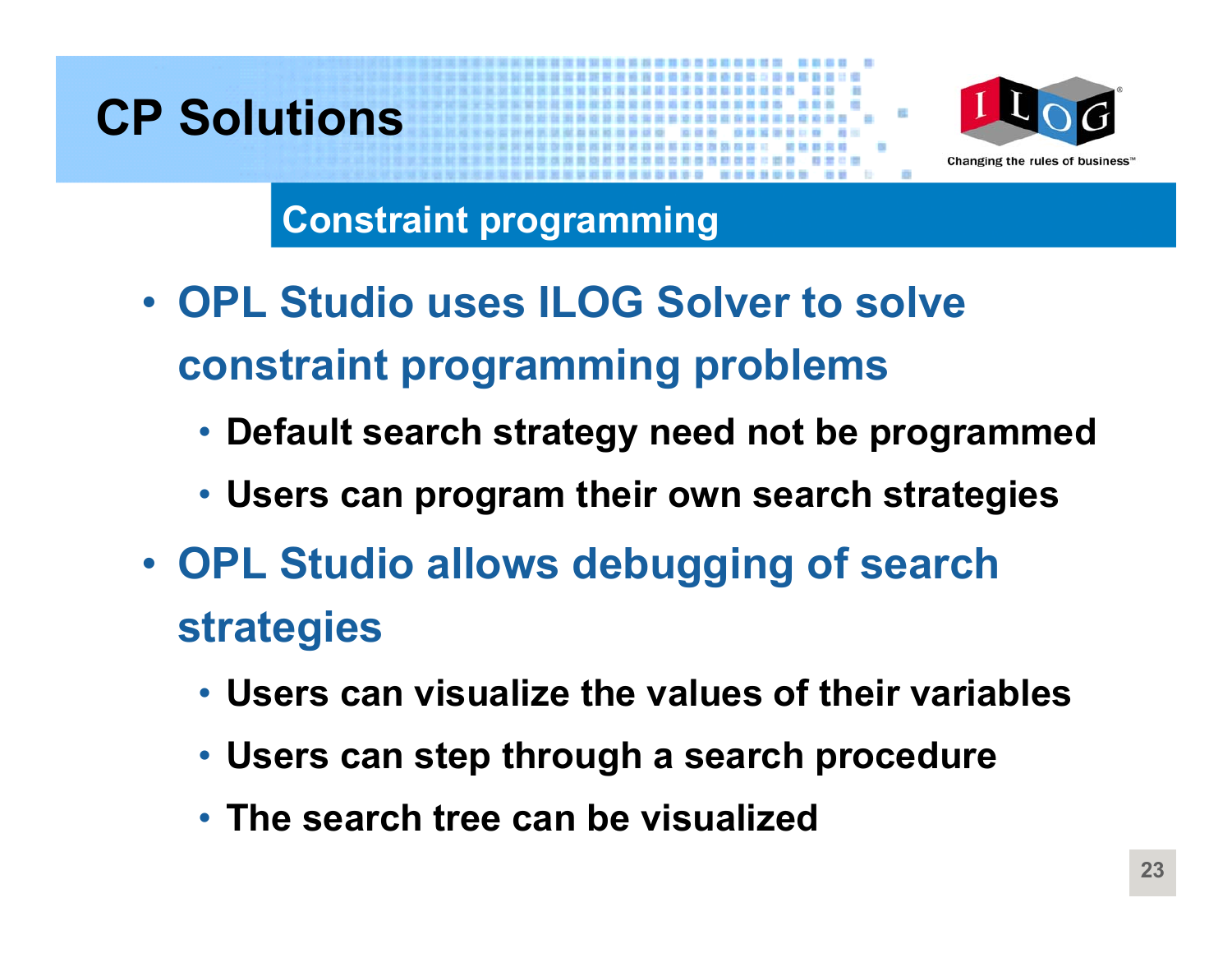### **Warehouse Assignment**



- **Want to assign S stores to W warehouses. The problem is as follows:**
	- **The cost of assigning store s to war ehouse**  w **is given by the array element supplyCost[s,w].**
	- **Each warehouse w can have at most capacity[w] stores assigned to it.**
	- **There is a fixed cost fixed=30 for opening up each warehouse.**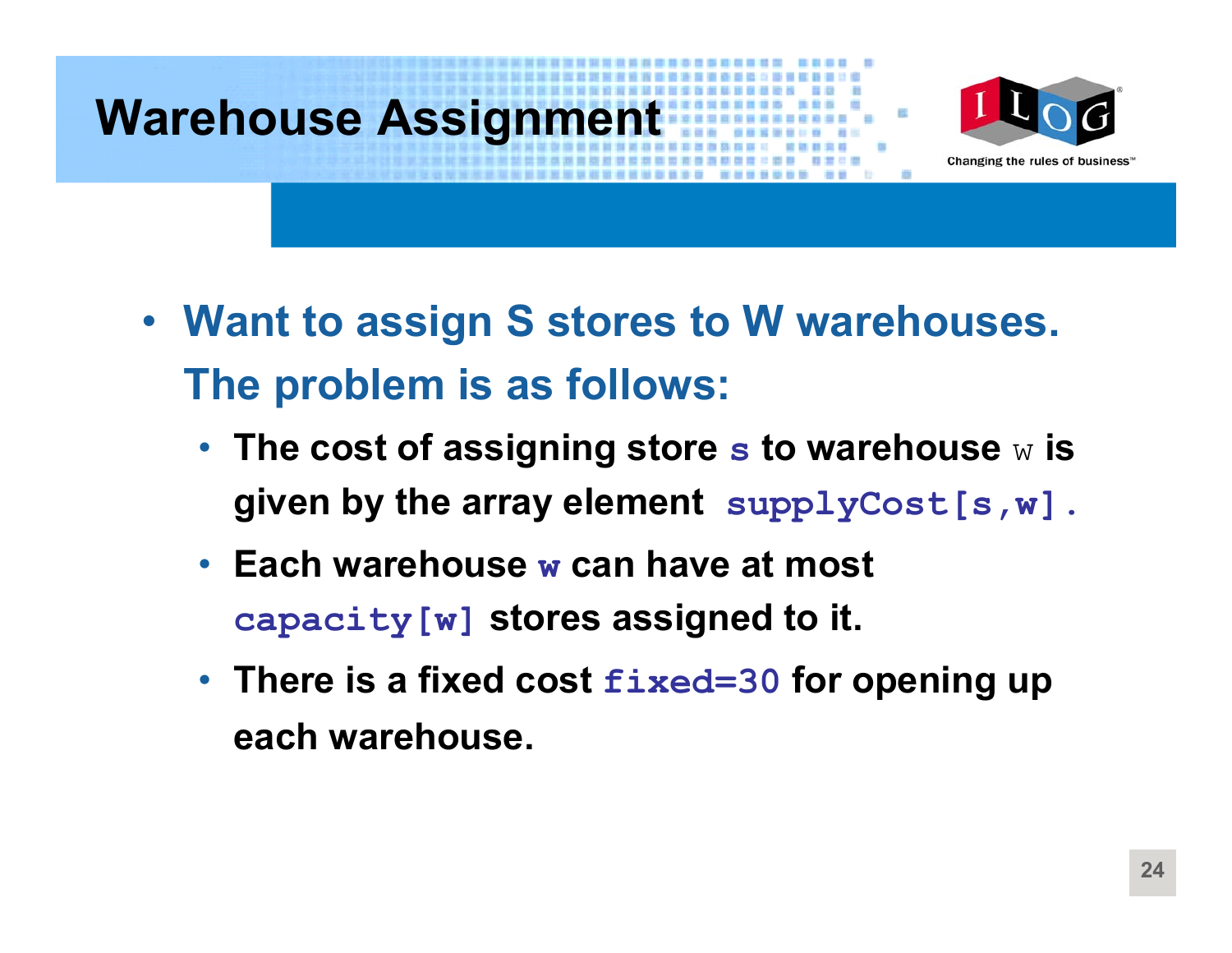

```
sum(w in Warehouses) fixed * open[w] +
      sum(w in Warehouses, s in Stores) 
             supplyCost[s,w] * supply[s,w]
subject to
{
      forall(s in Stores)
           sum(w in Warehouses) supply[s,w] = 1;
      forall(w in Warehouses, s in Stores)
          supply[s,w] \leq open[w];
      forall(w in Warehouses)
           sum(s in Stores) supply[s,w] <= capacity[w];
};
```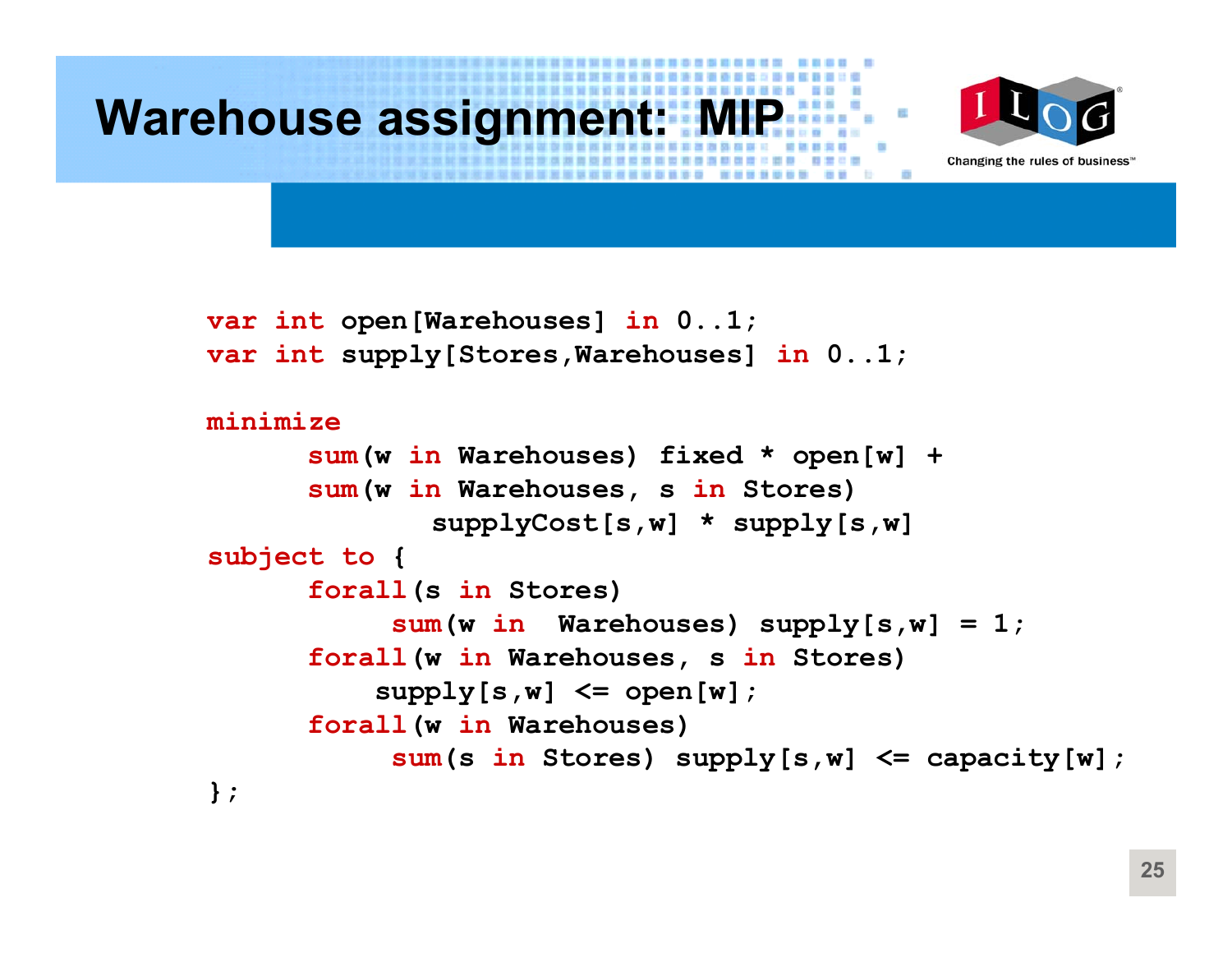



```
var int open[Warehouses] in 0..1;
var Warehouses supplier[Stores];
var int cost[Stores] in 0..maxCost;
```

```
minimizesum(s in Stores) cost[s] + 
      sum(w in Warehouses) fixed * open[w]
subject to {
   forall(s in Stores)
      cost[s] = supplyCost[s,supplier[s]];
   forall(s in Stores )
      open[supplier[s]] = 1;
   forall(w in Warehouses)
      sum(s in Stores) (supplier[s] = w) <= capacity[w];
};
```

```
search {
  forall(s in Stores ordered by decreasing regretdmin(cost[s]))
      tryall(w in Warehouses ordered
by increasing supplyCost[s,
w])
         supplier[s] = w;
};
```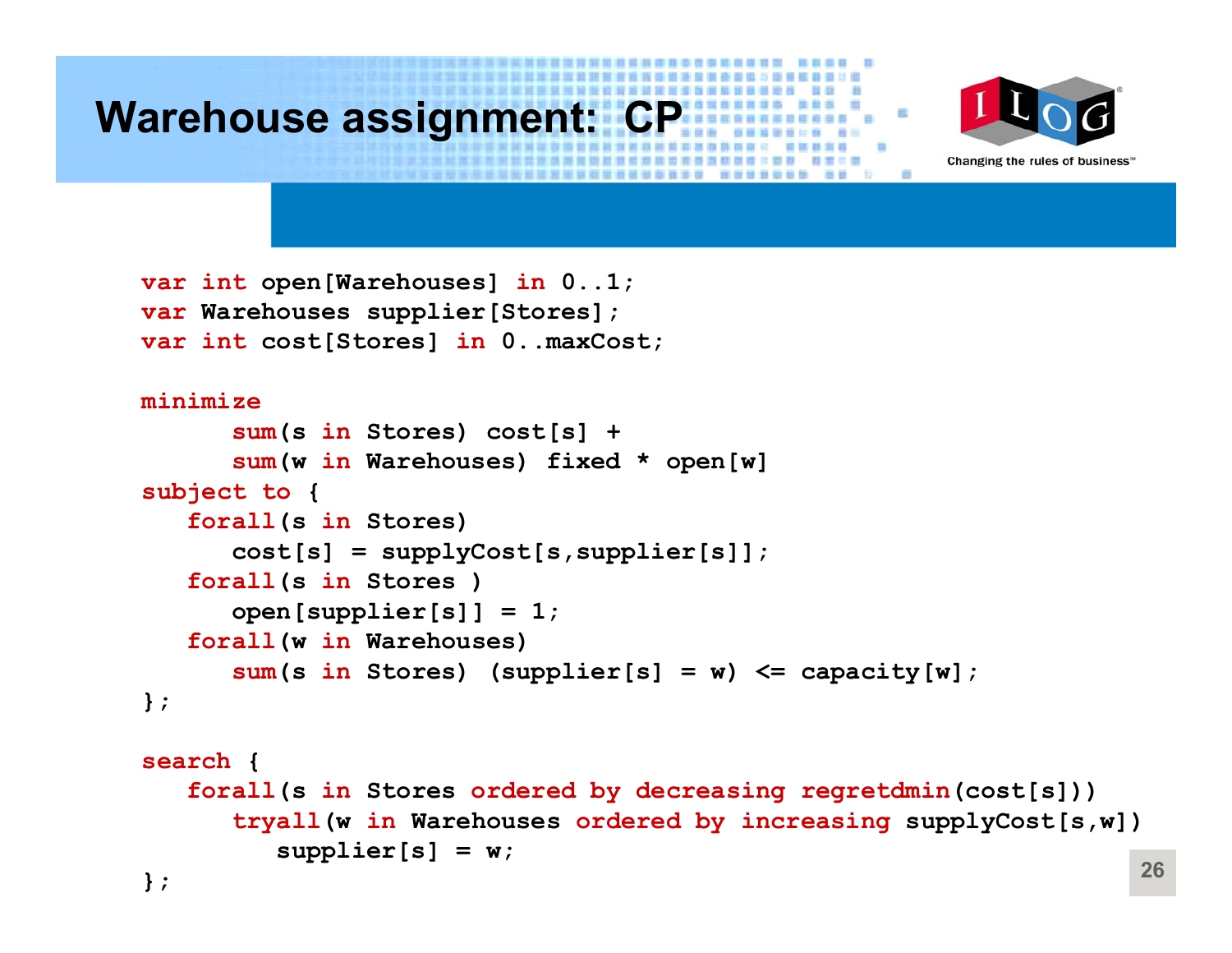### **MIP versus CP formulation**



#### $\bullet$ **Decision variables**

- •**The constraint progra mming formulation has 2S+W decision variables.**
- •**The mixed integer formulation has SW+W decision variables.**
- • **The CP formulation has a decision variable over a finite set of values to represent the cost of shipping for store s.**
- • **The MIP formulation represents the cost of shipping f or store s as an implied expression.**

```
sum (w in Warehouses) supplyCost[s,w] * supply[s,w]
```
#### •**Expressions**

- • **The CP formulation uses expressions of the f orm open[supplier[s]], which uses a decision variable to index into another decision variable.**
- • **The CP formulation uses the expression (supplier[s] = w) that evaluates to a 0/1 value.**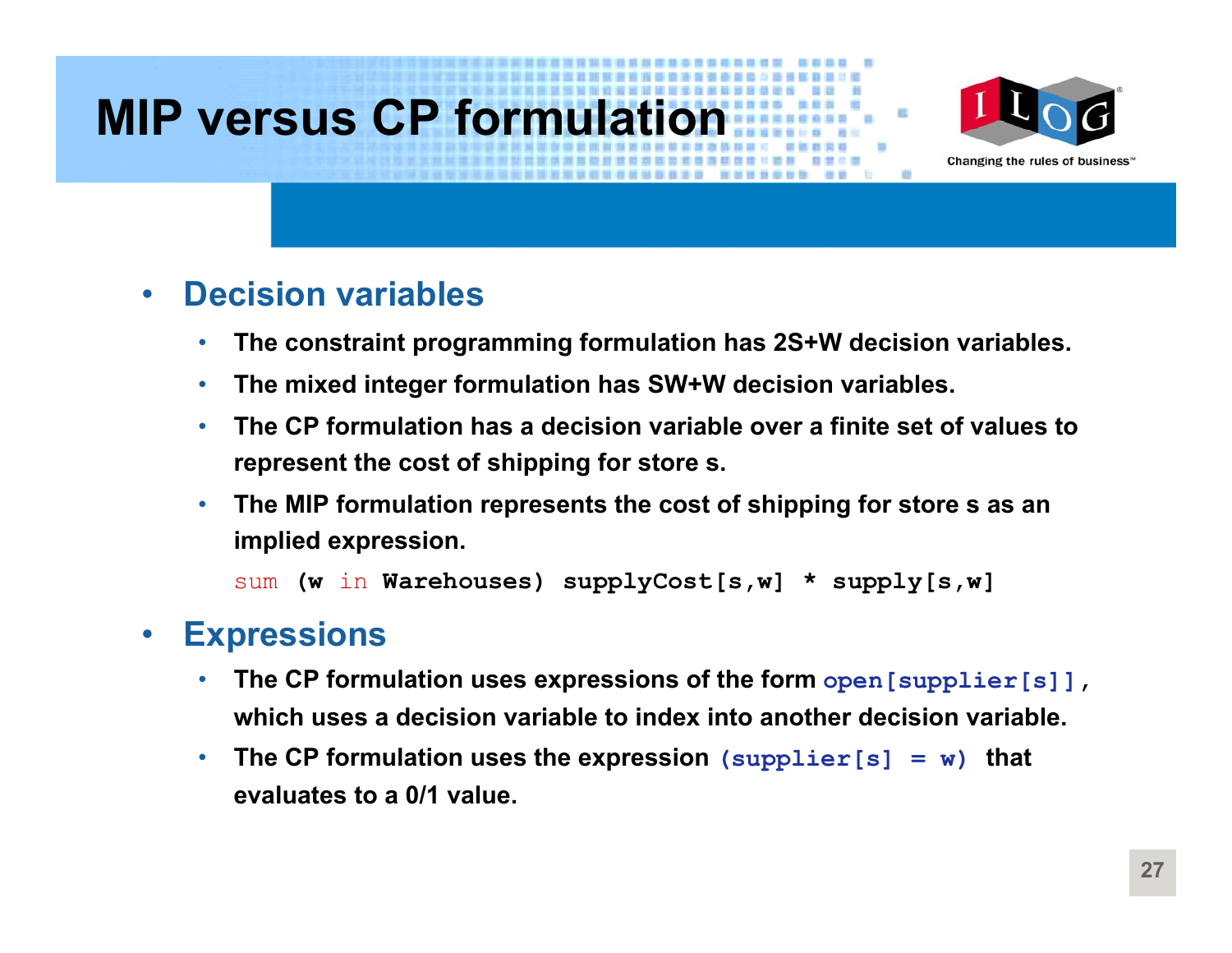

- • **cost[s] can only take on values f rom supplyCost[s,w] for the set of open warehouses wregretdmin <sup>=</sup>(second lowest value) - (lowest value)**
- •• Pick the store with the largest regret, then pick the warehouse with the smallest **cost**
- •**Then open that warehouse**

**};**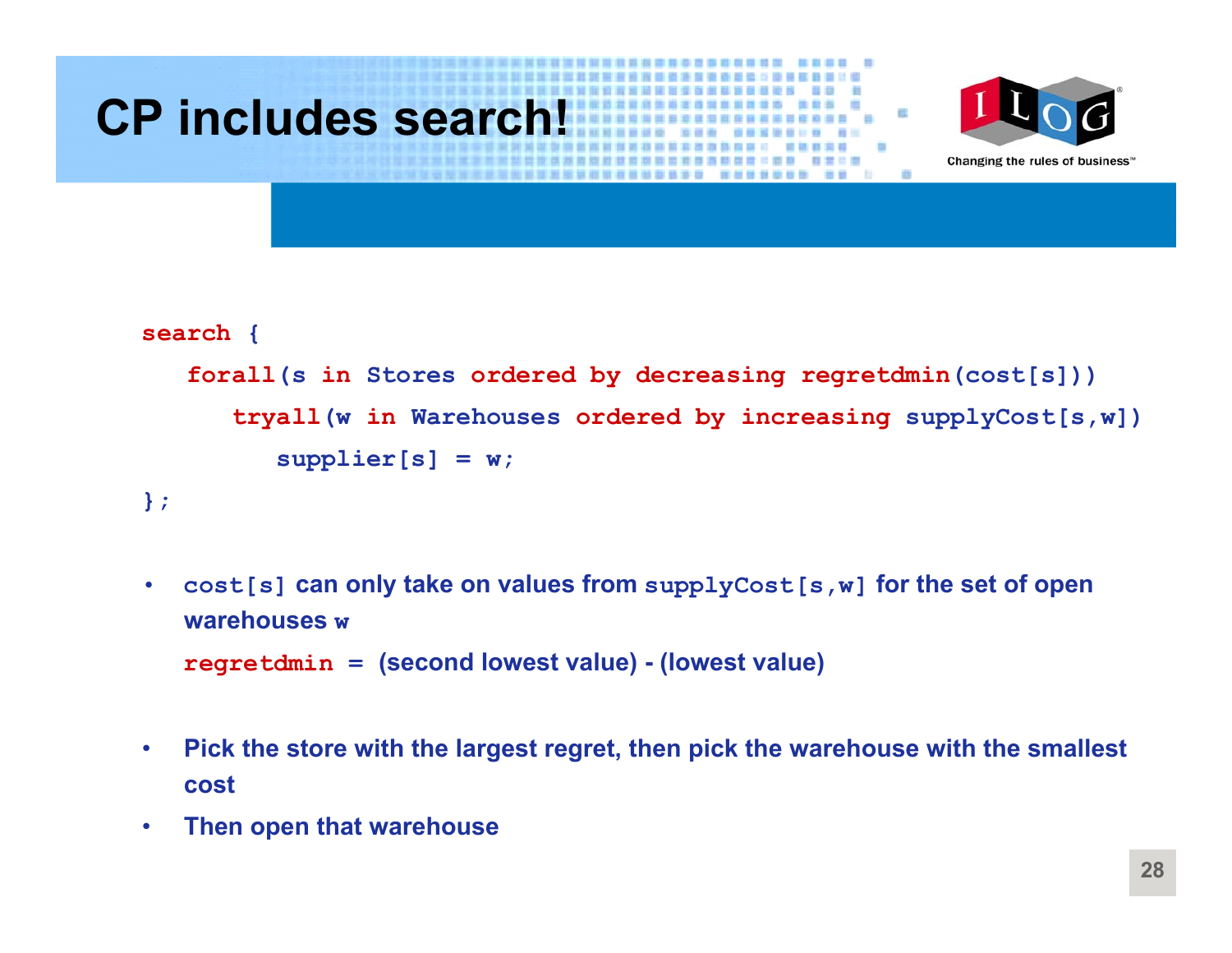### **But Which is BETTER ??**



- **It depends upon the data**
- $\bullet$ **It depends on the search strategy**
- • **It depends on the combinatorial nature of the problem**

• **For general applications, you need tools that allow you to try both methodologies!**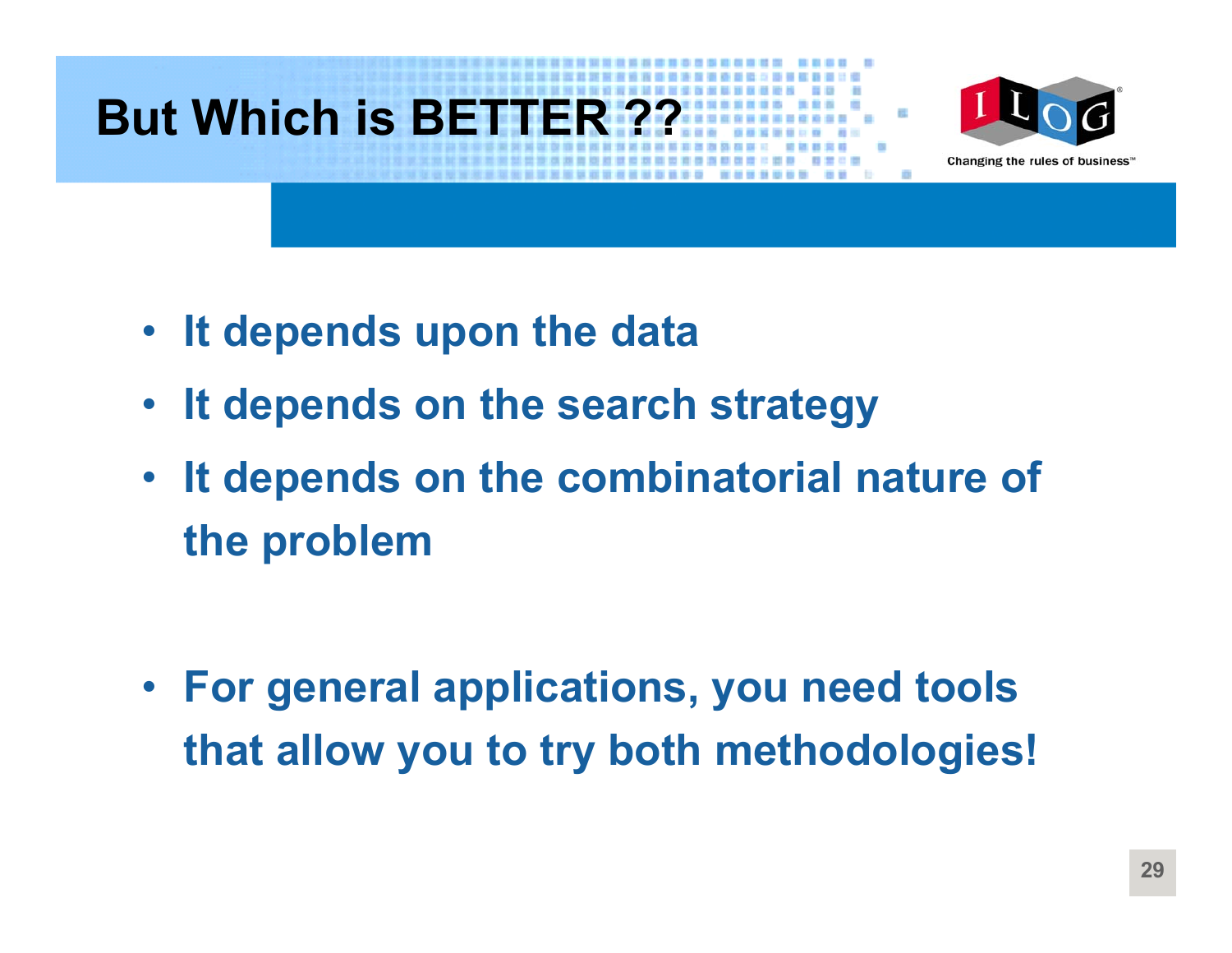### **Scheduling Example (Part 1)**



#### **Scheduling**

•**Have to schedule a set of tasks to build a house**

**enum Tasks { masonry, carpentry, plumbing, ceiling, roofing, painting, windows, facade, garden, moving };**

 $\bullet$ **Tasks require a given amount of time to be completed**

**int duration[Tasks] = [7,3,8,3,1,2,1,2,1,1]; int totalDuration <sup>=</sup> sum(t in Tasks) duration[t]; scheduleHorizon = totalDuration;**

 $\bullet$ **Some tasks require other tasks to be completed**

**task[masonry] precedes task[ceiling]; task[carpentry] precedes task[roofing]; task[ceiling] precedes task[painting];**

**...**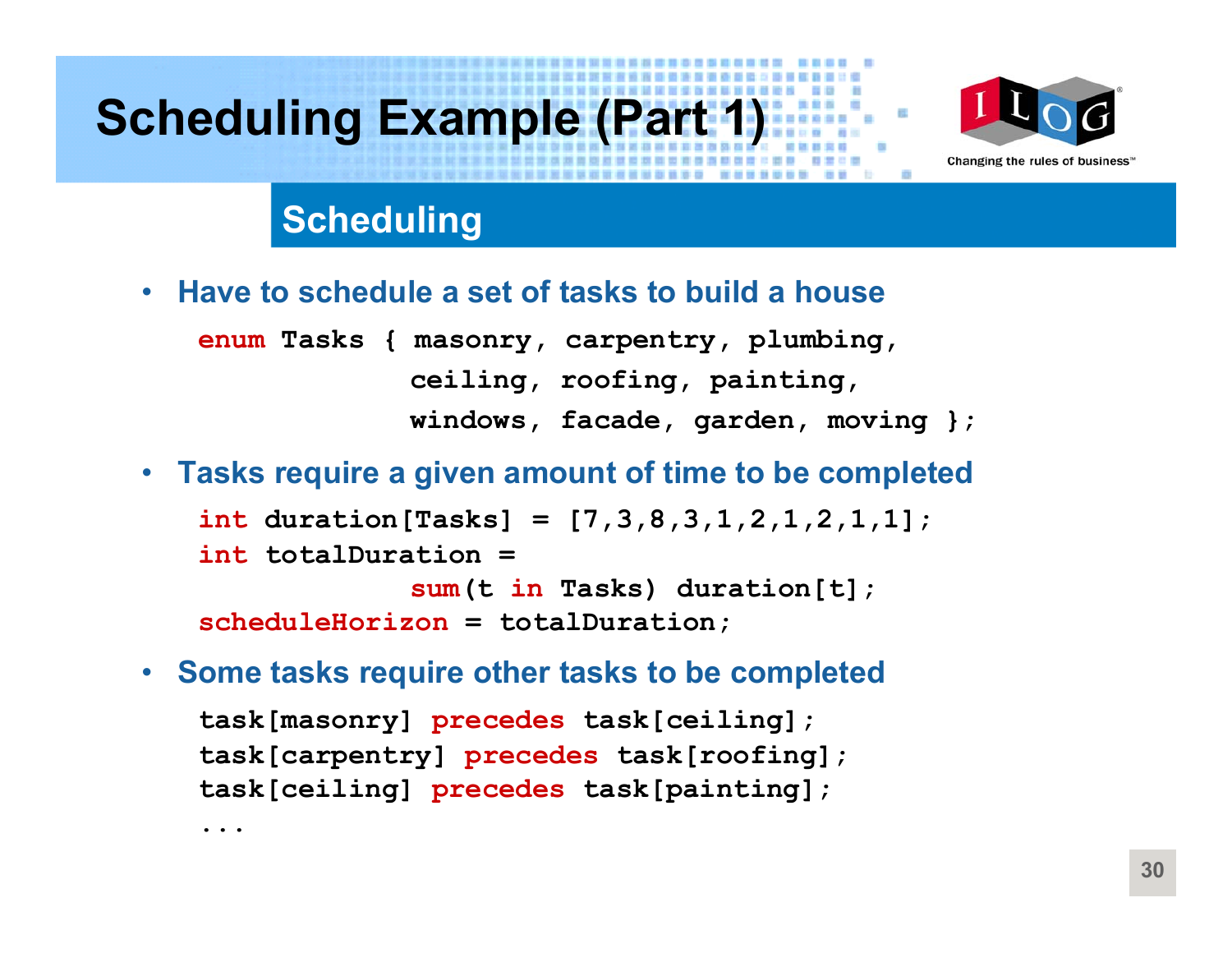# **Scheduling Example (Part 2)**



### **Scheduling**

• **A group of workers must build the house, but each cannot perform certain tasks**

**enum Workers { joe, jack, jim };**

**{Workers} cannotperform[Tasks] = #[**

**masonry: { jim }, carpentry: { jack }, plumbing: { joe, jim }, ceiling: { jack }, roofing: { jack }, painting: { joe }, windows: { jack }, facade: { jim }, garden: {}, moving: { jack } ]#;**

• **Goal is to schedule the tasks and the workers and to minimize the maximum amount of time any worker is on duty**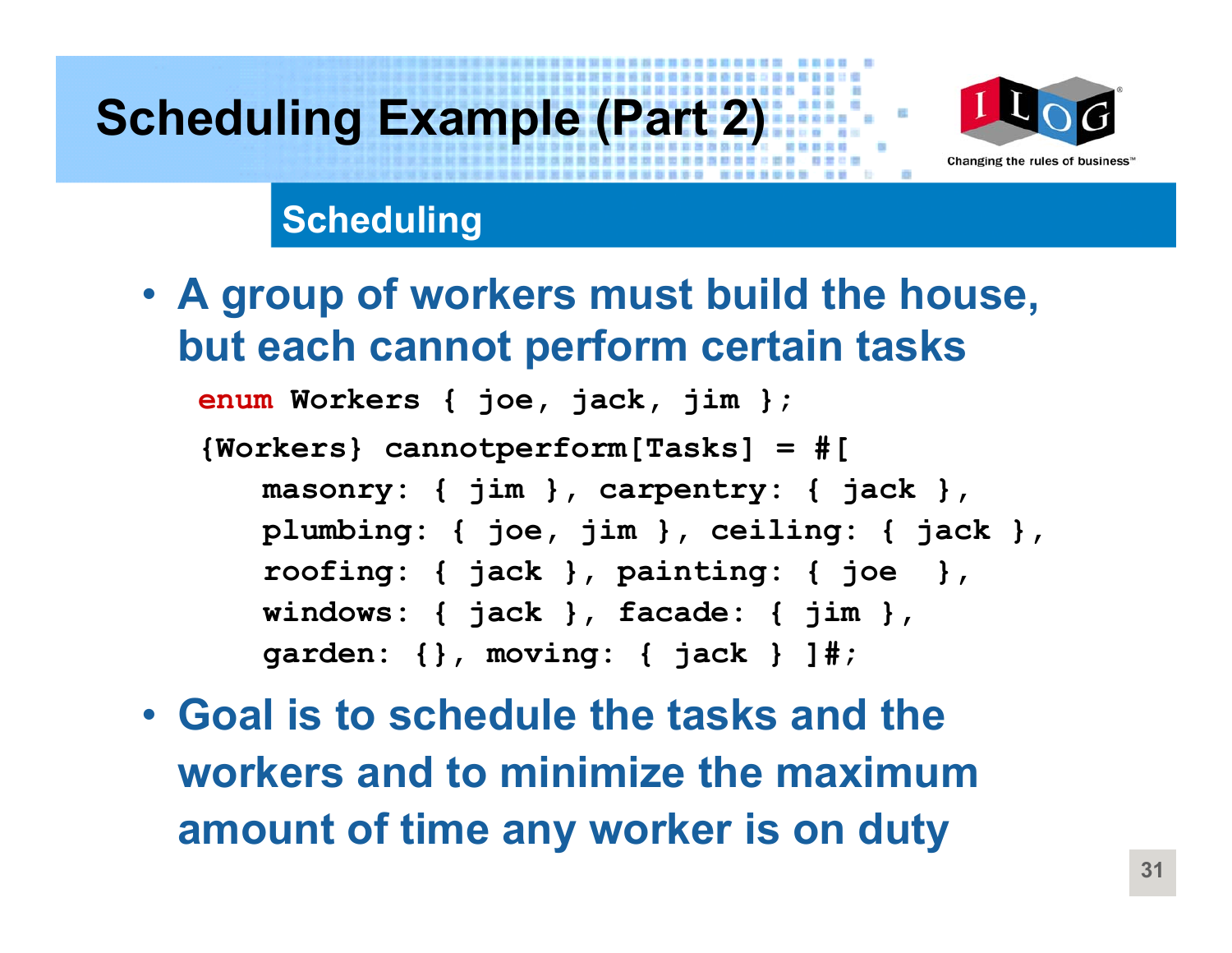### **OPL Scheduling Model (Part 1)**



#### **Scheduling**

```
enum Tasks { masonry, carpentry, plumbing,
             ceiling, roofing, painting,
             windows, facade, garden, moving };
int duration[Tasks] = [7,3,8,3,1,2,1,2,1,1];
int totalDuration = sum(t in Tasks) duration[t];
scheduleHorizon = totalDuration;
enum Workers { joe, jack, jim };
{Workers} cannotperform[Tasks] = #[
    masonry: { jim }, carpentry: { jack },
    plumbing: { joe, jim }, ceiling: { jack },
    roofing: { jack }, painting: { joe },
    windows: { jack }, facade: { jim },
    garden: {}, moving: { jack } ]#;
                                                         DataDecision
                                                      Variables
```

```
Activity task[t in Tasks](duration[t]);
var int durationWorkers[Workers] in 0..totalDuration;
Activity attendance[w in Workers](durationWorkers[w]); 
UnaryResource worker[Workers];
AlternativeResources s(worker);
```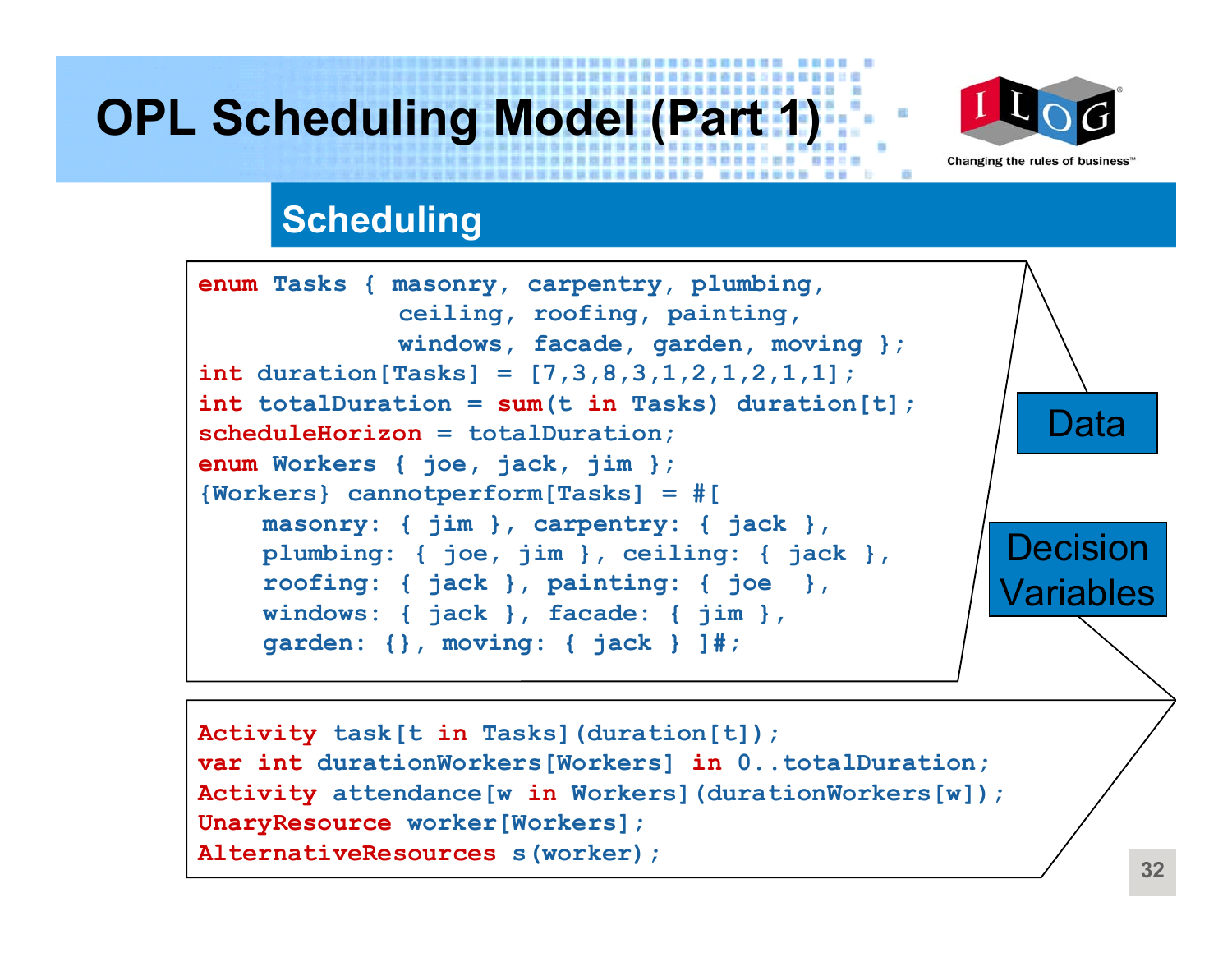### **OPL Scheduling Model (Part 2)**



**Objective** 

Function

#### **Scheduling**

**minimizemax(w in Workers) durationWorkers[w]**

**subject to {**

**task[masonry] precedes task[carpentry]; task[masonry] precedes task[plumbing];**

**task[masonry] precedes task[ceiling]; task[carpentry] precedes task[roofing]; task[ceiling] precedes task[painting]; task[roofing] precedes task[windows]; task[roofing] precedes task[facade]; task[plumbing] precedes task[facade]; task[roofing] precedes task[garden]; task[plumbing] precedes task[garden]; task[windows] precedes task[moving]; task[facade] precedes task[moving]; task[garden] precedes task[moving]; task[painting] precedes task[moving];**

#### **forall(t in Tasks) task[t] requires s;**

**forall(t in Tasks) forall(w in cannotperform[t]) not activityHasSelectedResource(task[t],s,worker[w]);**

**forall(t in Tasks) forall(w in Workers) activityHasSelectedResource(task[t],s,worker[w]) => attendance[w].start <= task[t].start &attendance[w].end >= task[t].end;**

**};**

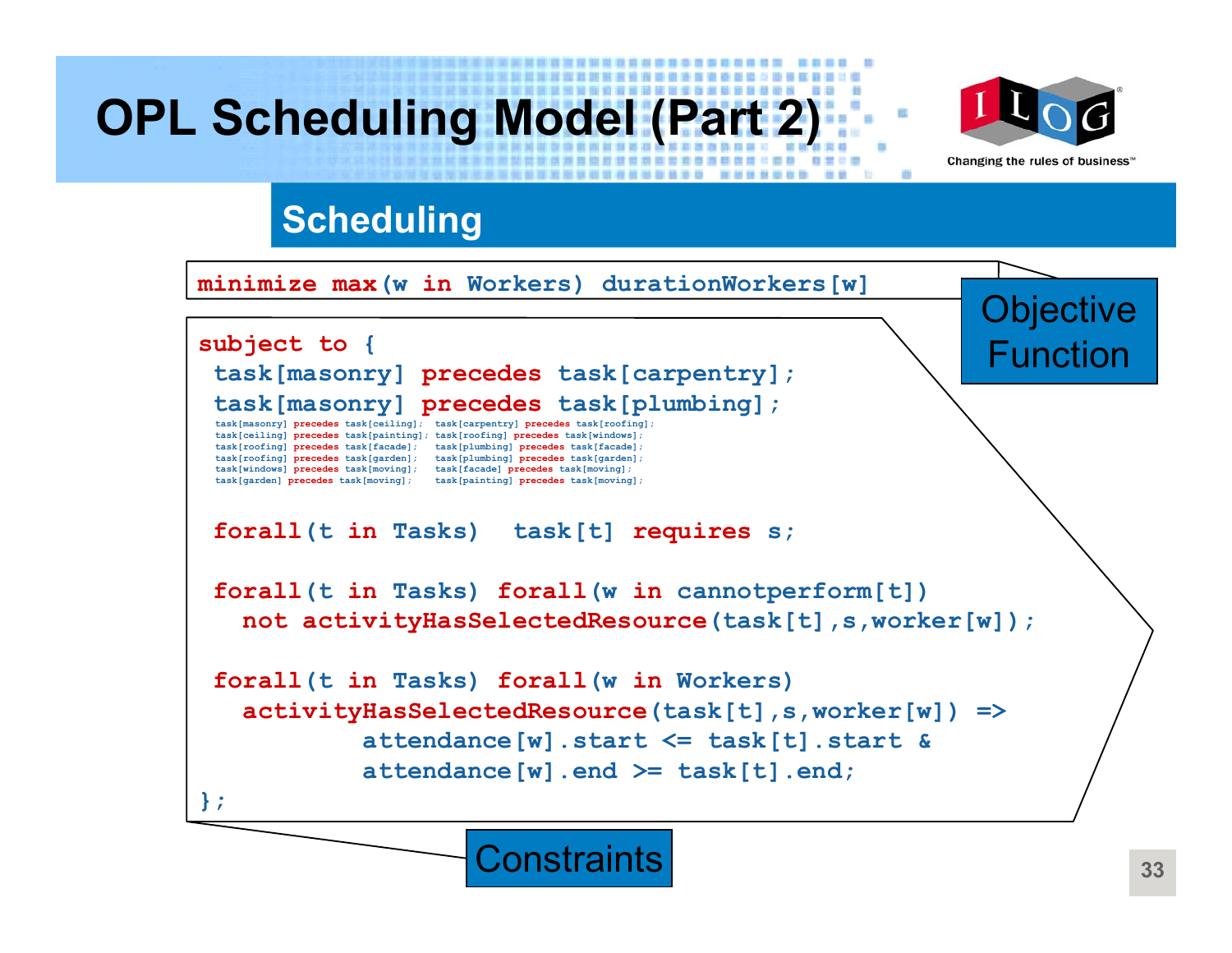### **Demo of house3.mod**



**Scheduling**

- **Run house3.mod**
- **Show the Gantt chart for task activities and worker resources**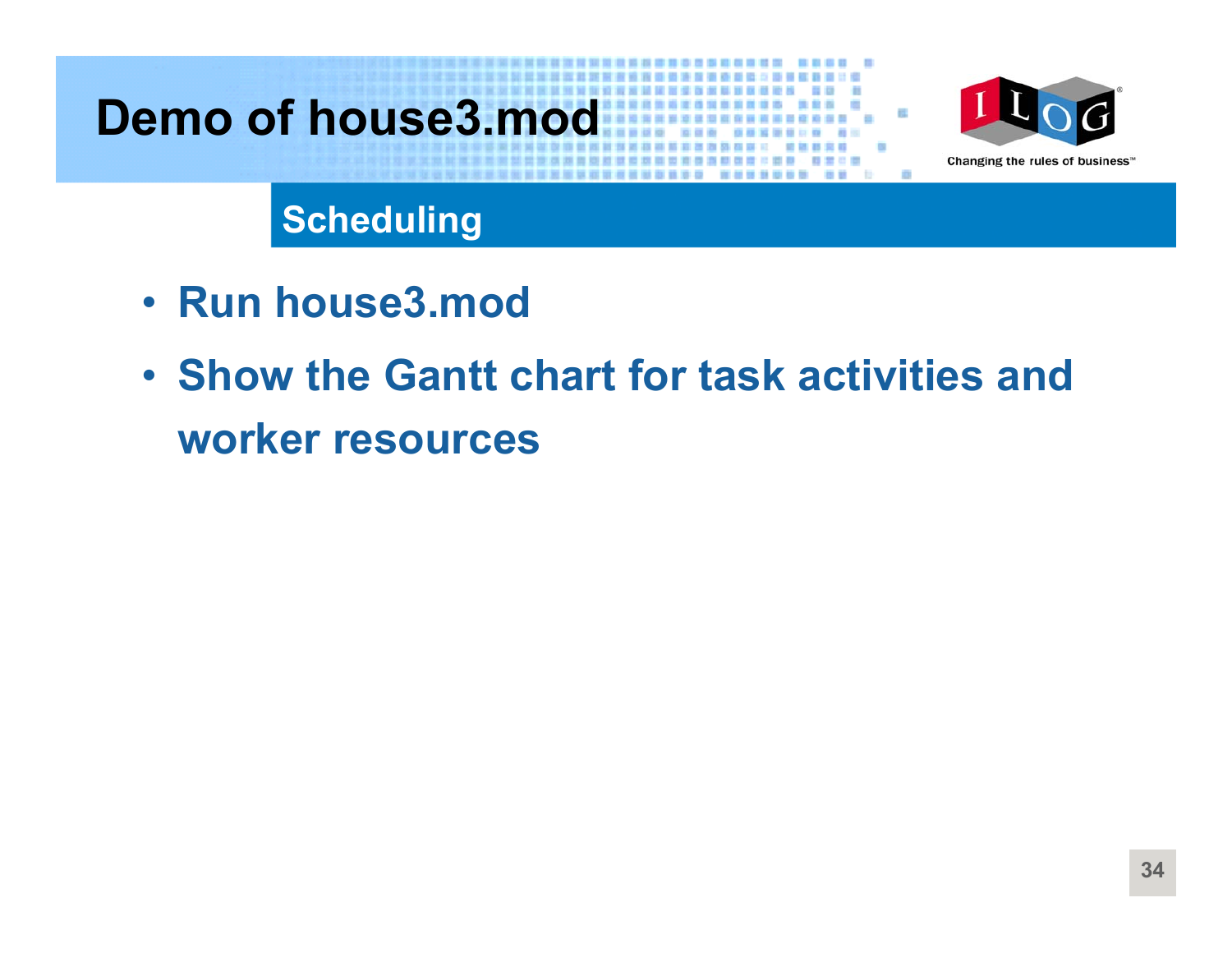### **Scheduling Models**



#### **Scheduling**

- $\bullet$  **OPL supports modeling entities for scheduling problems**
	- **Activities**
		- Have durations
		- Can be breakable
		- Constraints to state that activities precede other activities

#### • **Resources**

- Unary Resources
- Discrete Resources
- Reservoirs
- State Resources with Transition Times
- **Can also add other kinds of constraints using constraint programming**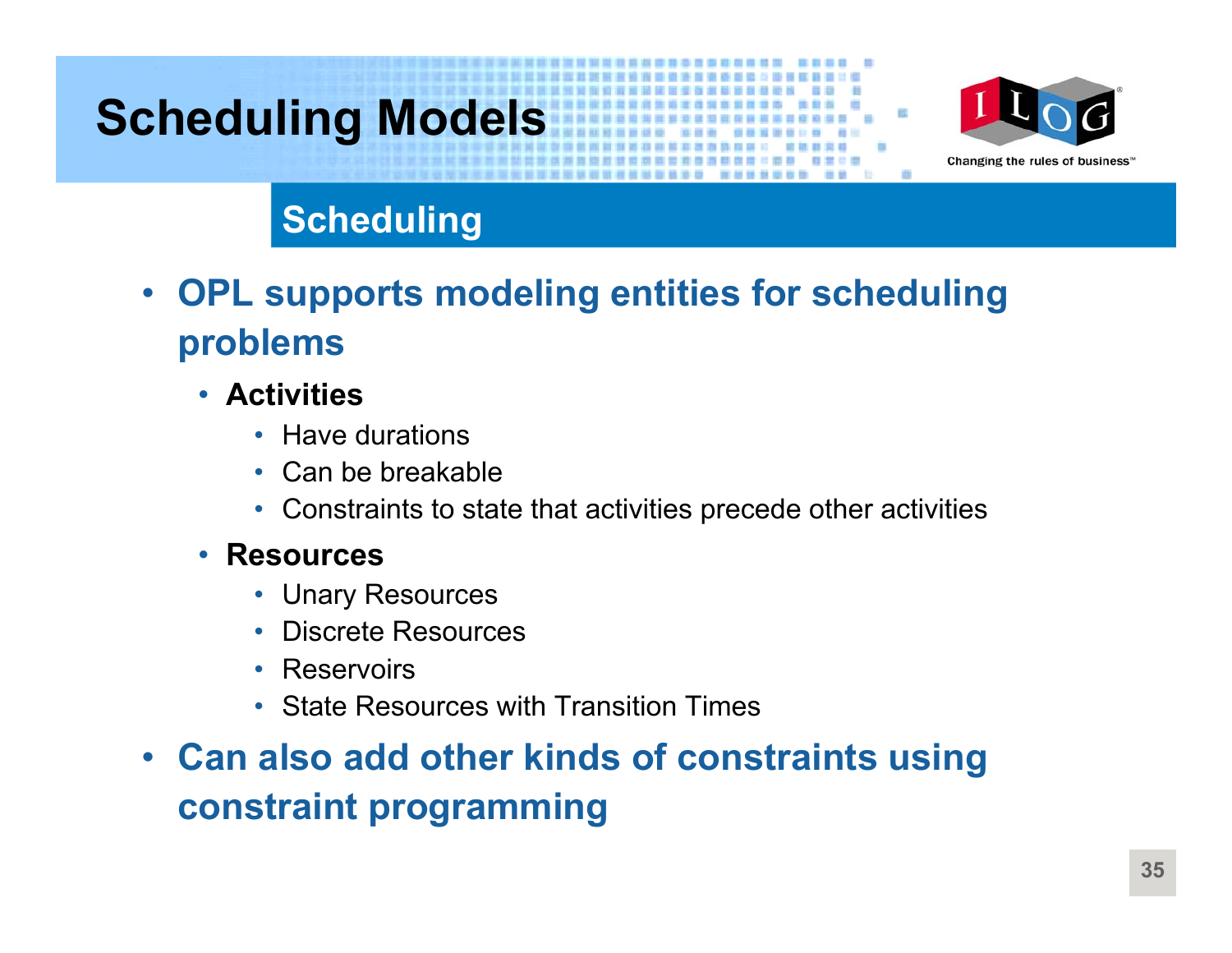### **Structured Data**



#### **Data Management**

• **Given a set of cities**

**enum Cities { MIA, EWR, SFO, BOS };**

- $\bullet$  **Origin/destination pairs can be represented as struct Pair { Cities o; Cities d; };**
- **A set of pairs would be represented as**

**setof(Pair) odpairs <sup>=</sup> {<MIA,EWR>,<MIA,SFO>,<SFO,BOS>,<EWR,SFO>};**

- **The origins can be computed as setof(Cities) origins = { o | <o,d> in odpairs};**
- **A decision variable array over the set of odpairs would be written as:**

**var float+ flow[odpairs];**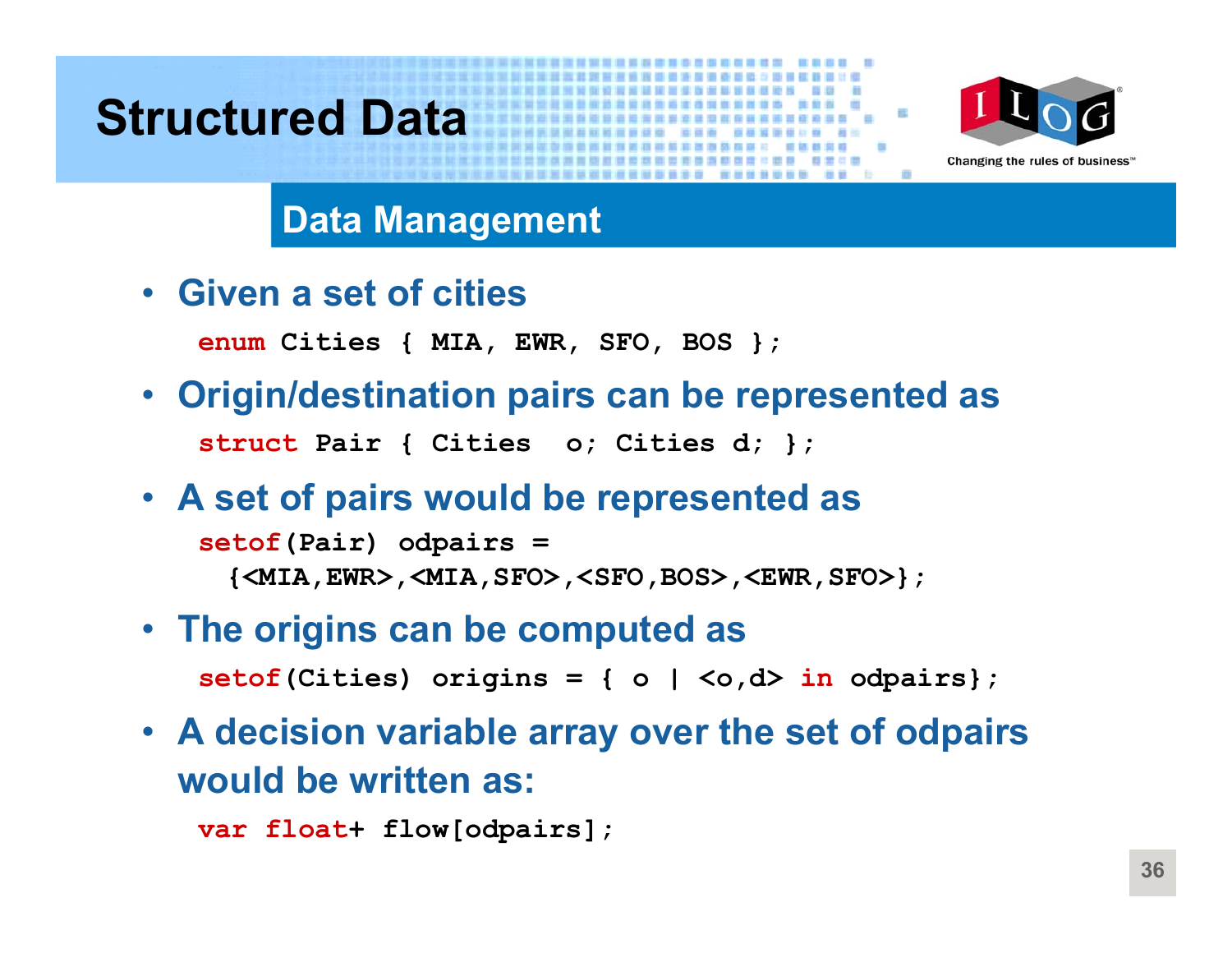### **Database connectivity via SQI**



#### **Data Management**

### • **Reading**

```
struct Precedence {
      string before; //Task
      string after; //Task
   };
   setof(Precedence) precedences from
     DBread(db, "select * from PRECEDENCE");
• Writing
   struct Schedule {
     string task;
     int startTime;
     int endTime;
   };
   setof(Schedule) resultSet = { /* Set of results */ };
   DBupdate(db, "insert into Result 
                 (task, startTime, endTime)
                 values (?, ?, ?)")(resultSet);
```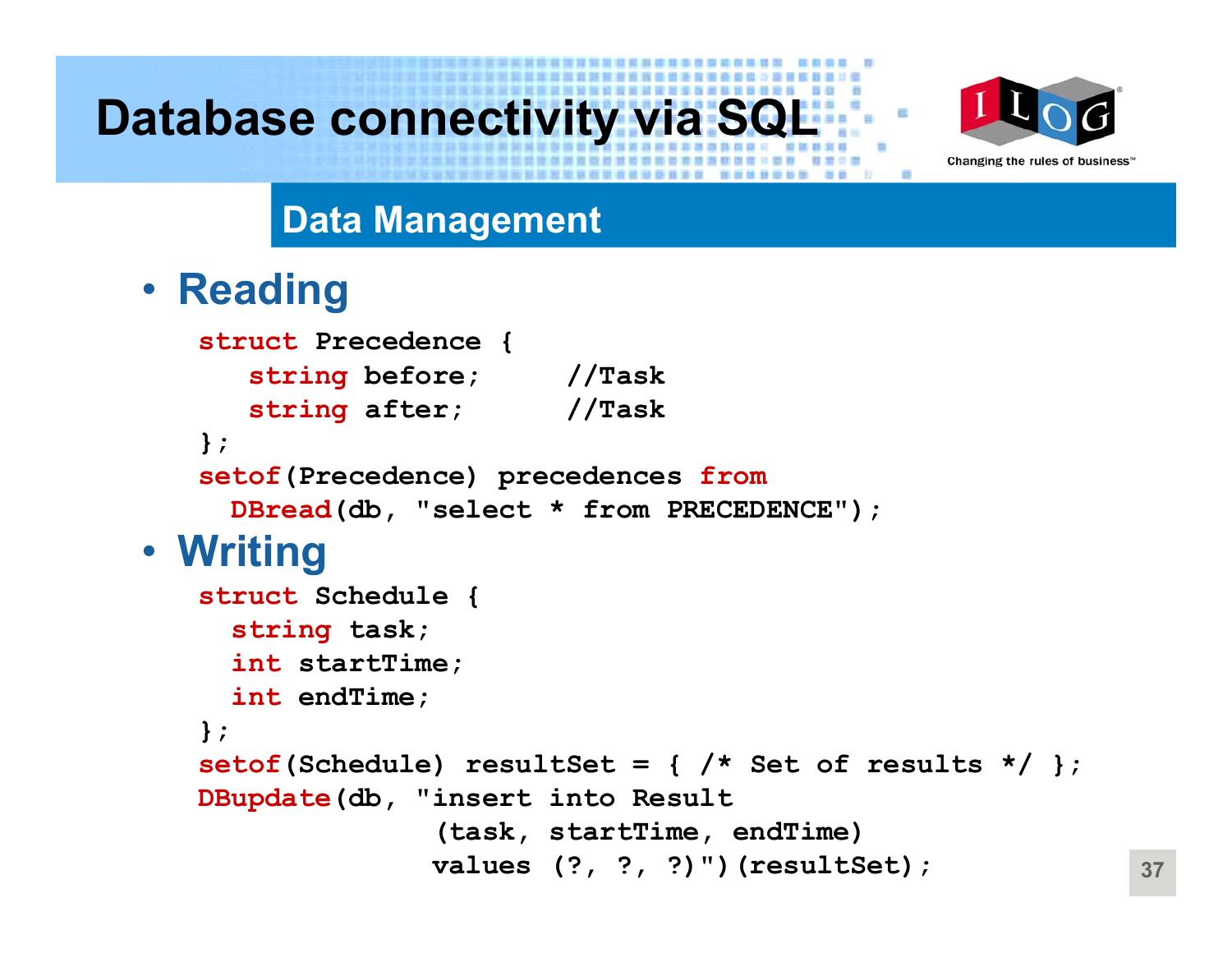### **Excel connectivity**



#### **Data Management**

### • **Reading**

**setof(int) TimePeriods from**

**SheetRead(sheetData,"Time");**

**float+ avail[TimePeriods] from**

**SheetRead(sheetData,"avail");**

**setof(string) Products from**

**SheetRead(sheetData,"Product");**

**float+ revenue[Products,TimePeriods] from**

**SheetRead(sheetData,"Revenue");**

### • **Writing**

| <b>Revenue</b> |         |    | e. |  |
|----------------|---------|----|----|--|
| bands          | つに<br>w | റമ |    |  |
| coils          |         | ≘∼ |    |  |

**var float+ Make[Products,TimePeriods];**

**SheetWrite(sheetResult,"A2:D3")(Make);**

### • **Use named ranges or sheet references**

| <b>Time</b>    | avail |
|----------------|-------|
|                | 40    |
| $\overline{2}$ | 40    |
| 3              | 32    |
|                | 40    |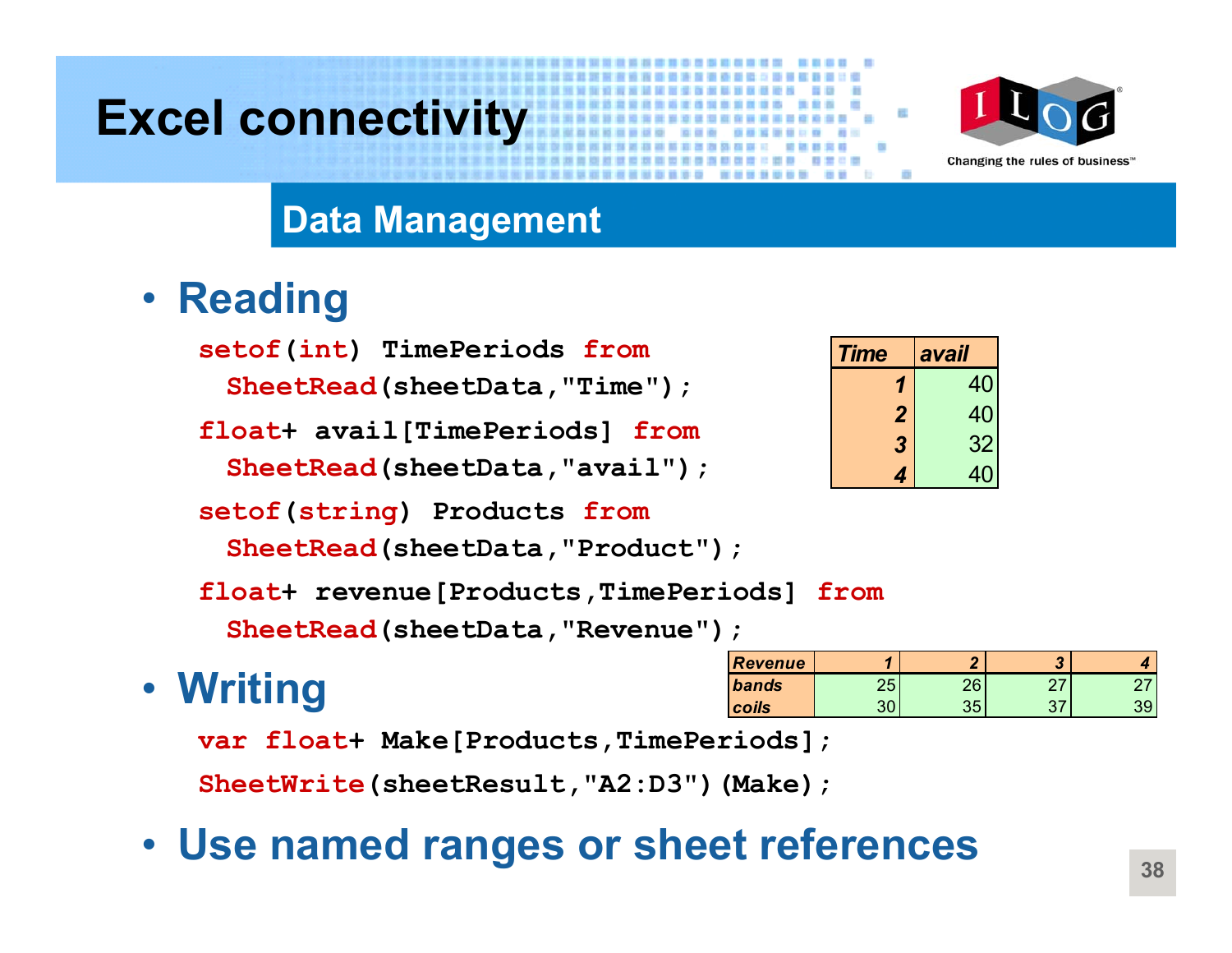### **OPLScript**



**Iterative Applications**

- **Scripting language to control execution of OPL models and solution methods**
- **Applications:**
	- **Solve a sequence of related models**
	- **Solve a model with varying data**
	- **Complex decomposition strategies**
	- **Hybrid optimization**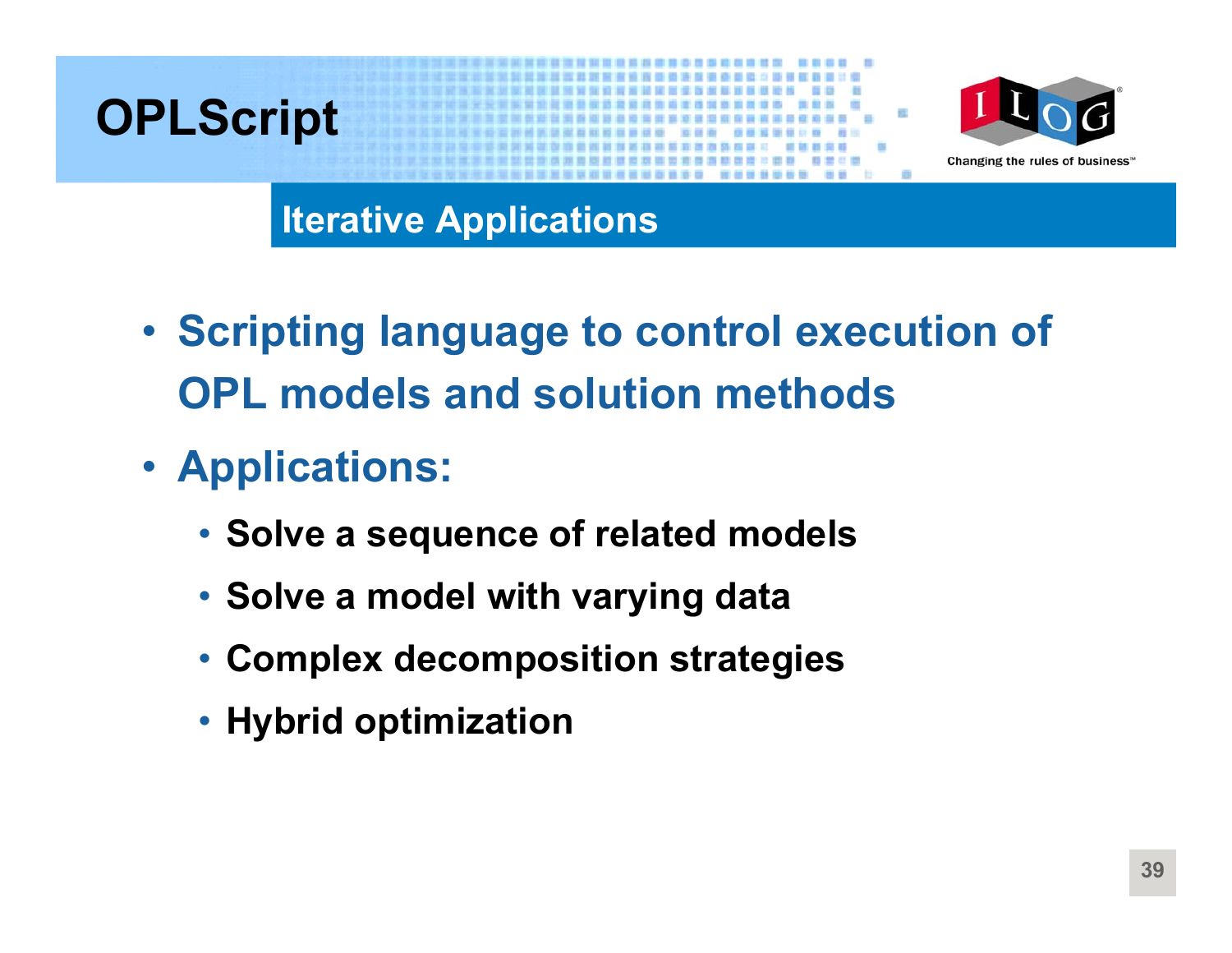### **OPLScript Example**



#### **Iterative Applications**

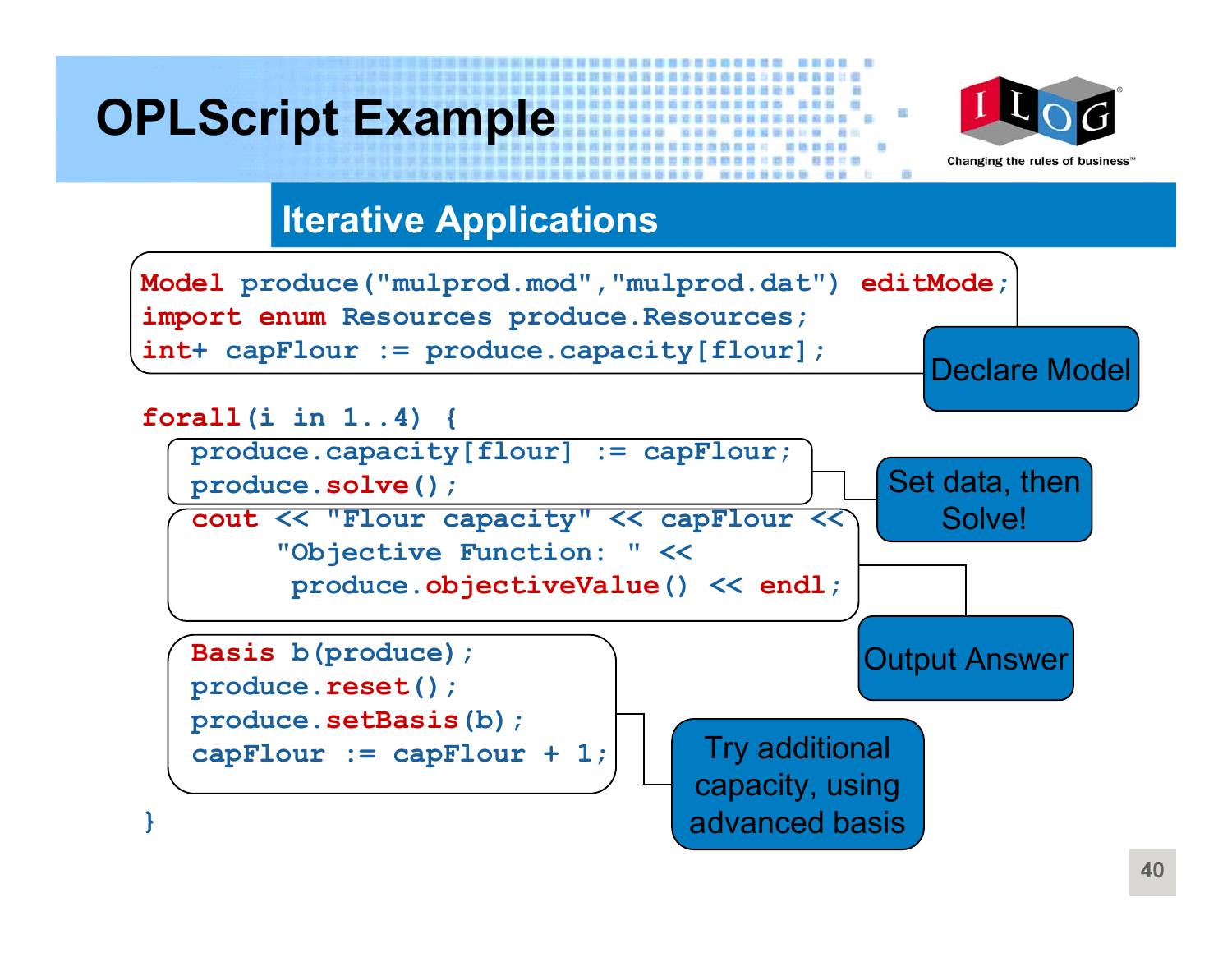

Changing the rules of business<sup>®</sup>

# **for deployment**

**OPL features**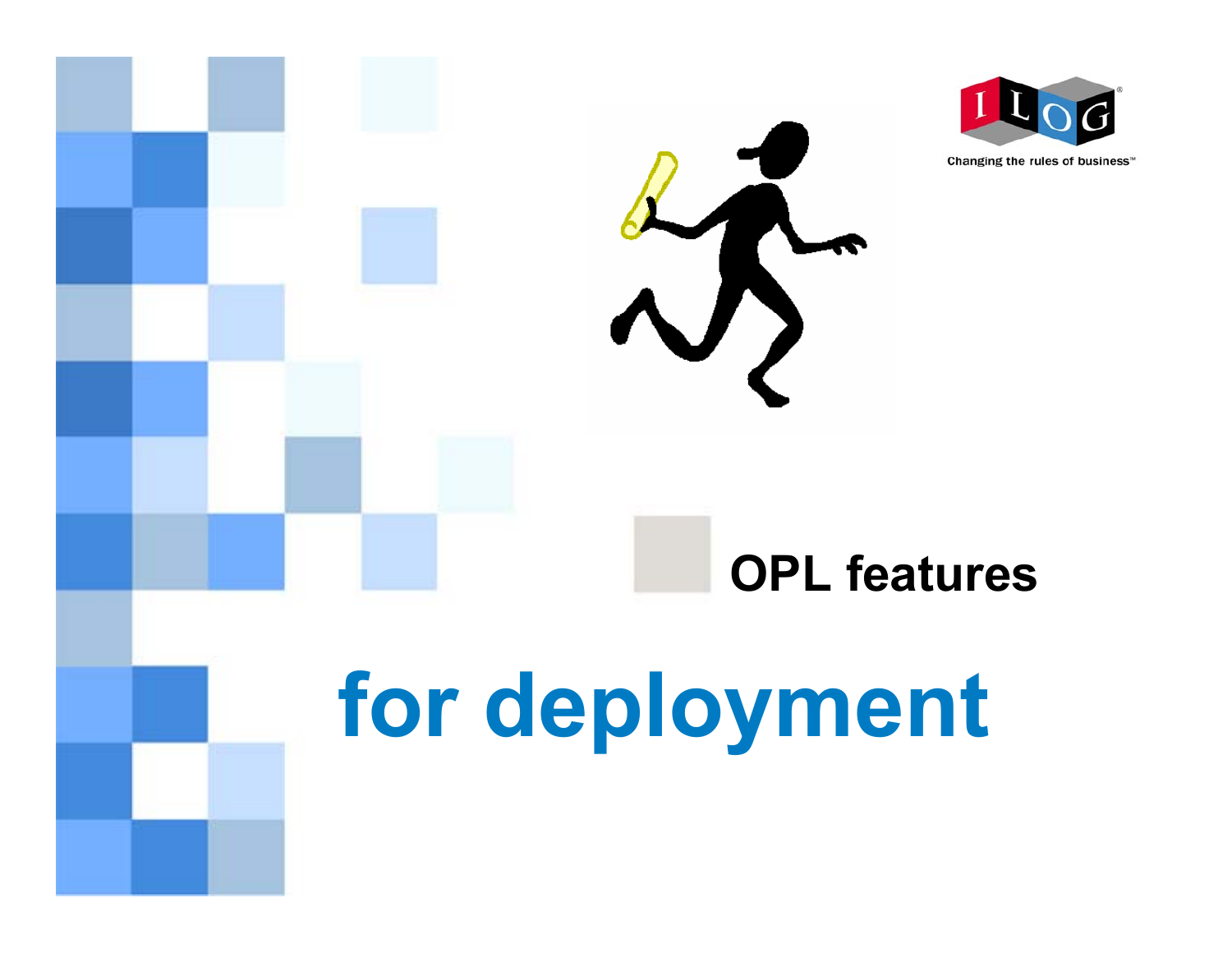# **Deployment Options**



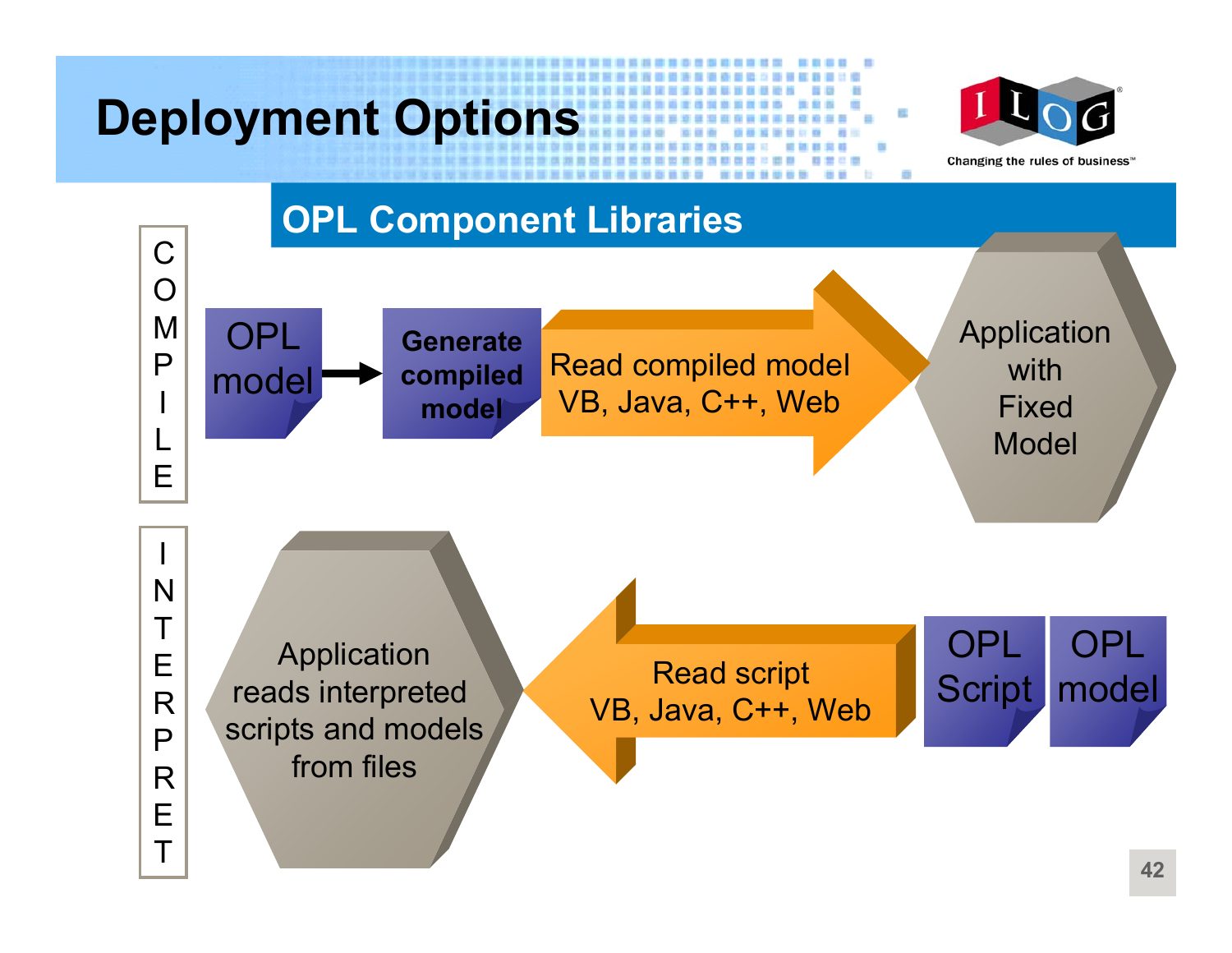



#### **Steel Production Spreadsheet Application**

- $\bullet$ **Open steelt2D.xls**
- **Show optimization**
- **Show how if numbers change, answer changes**

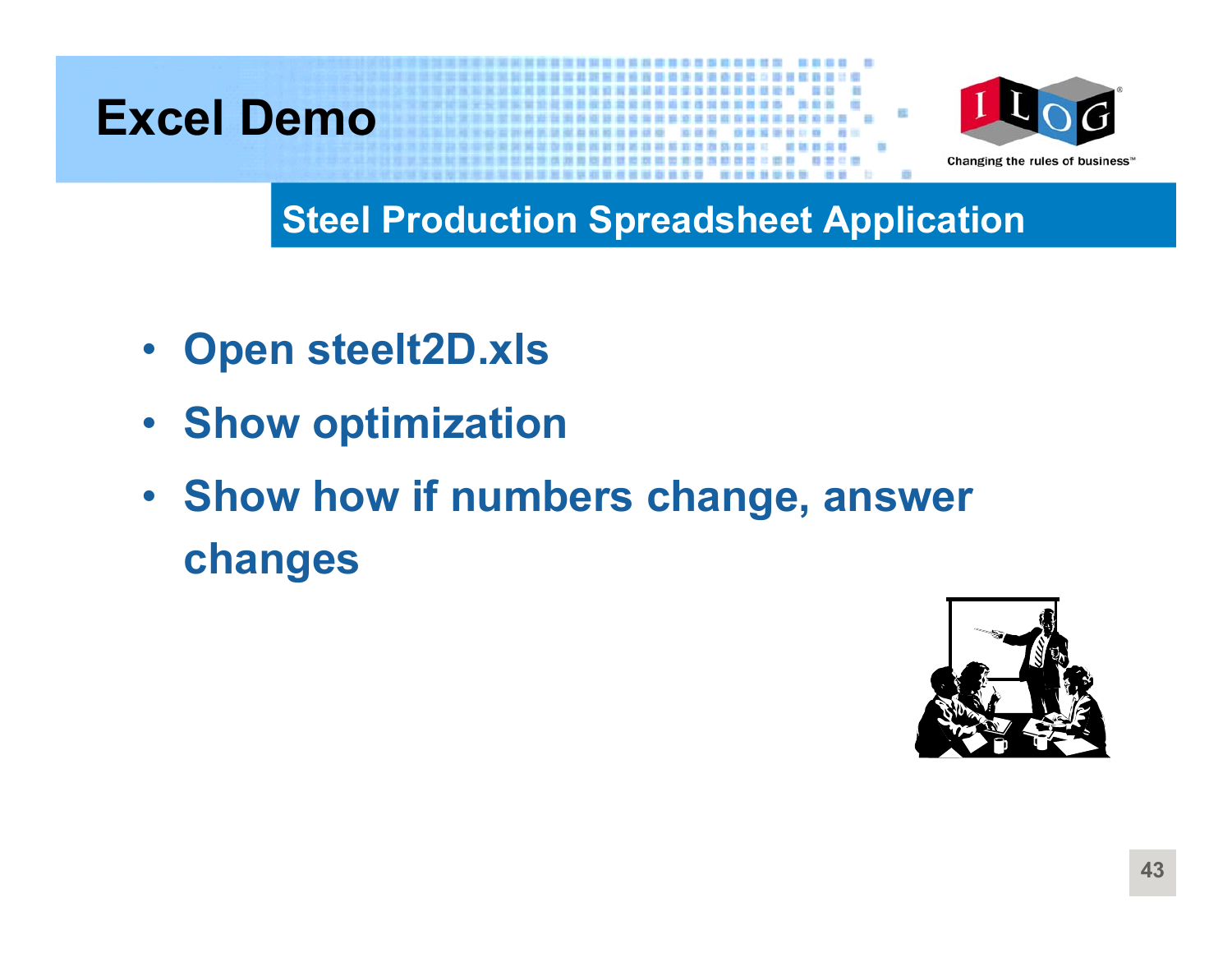### **Visual Basic Example**



### **OPL Component Libraries**

• **Initialize solver**

**Dim solver As COPLsolverSet solver = New COPLsolver**

### • **Model and data loaded from file or memory**

**Call solver.loadCompiledModelFileAndDataFile ("mulprod.opl", "mulprod.dat", 1)**

### • **Modeling entities are accessed via strings**

- **Dim capacity As IOPLarray**
- **Set capacity = solver.getArray("capacity")**
- **Dim resources As IOPLenum**
- **Set resources = solver.getEnum("Resources")**
- **Dim flour As IOPLenumValue**
- **Set flour = resources.getValue("flour")**
- **Dim capFlour As IOPLint**
- **Set capFlour = capacity.getInt(flour)**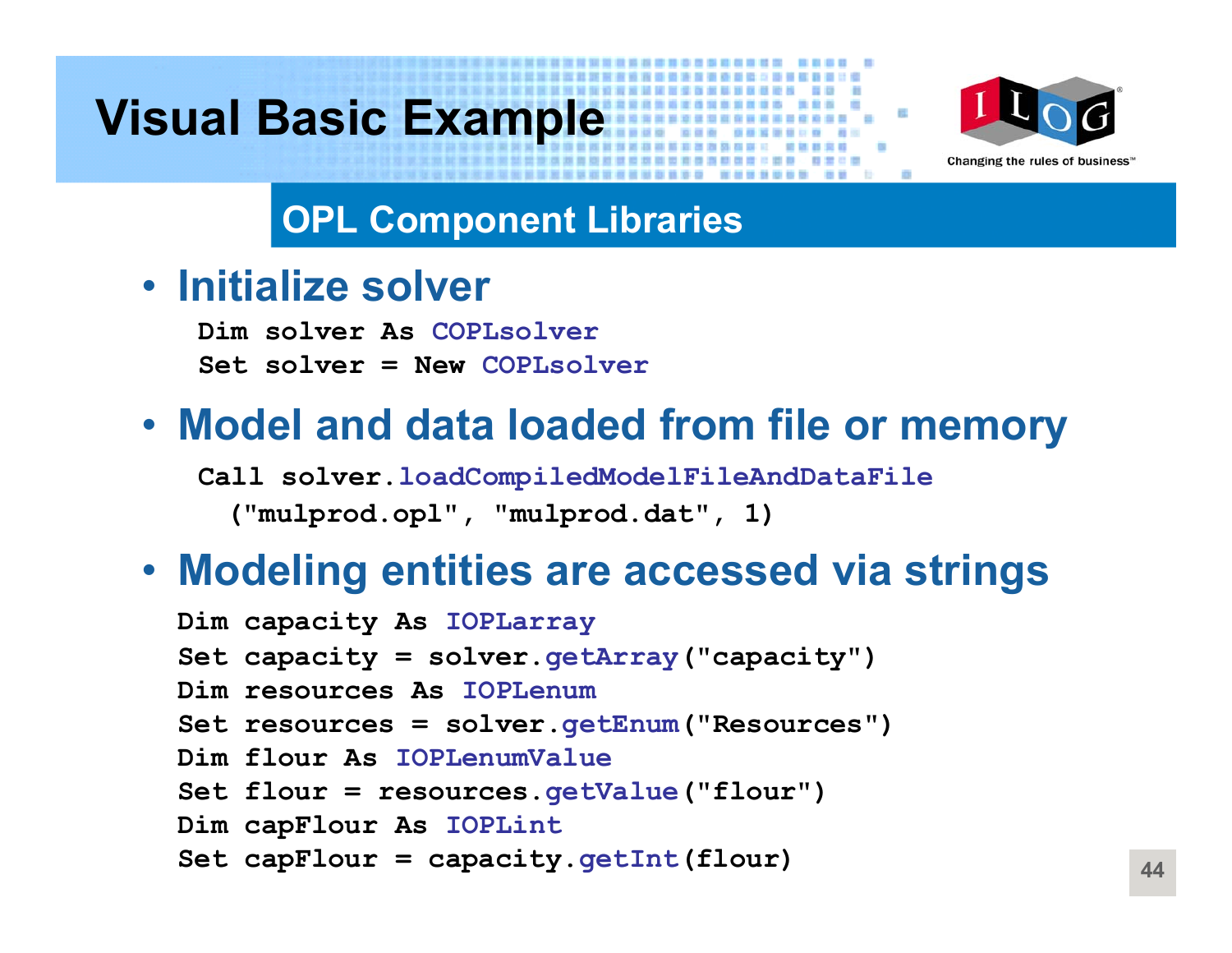### **C++ and Java almost identical**



**OPL Component Libraries**

- **Initialize solver**
	- **C++**

**OPLsolver solver;**

• **Java**

**OPLsolver solver = new OPLsolver();**

### • **Load model and data from file or memory**

**solver.loadCompiledModelFileAndDataFile("mulprod.opl", "mulprod.dat", 1);**

### • **Modeling entities are accessed via strings**

**OPLarray capacity = solver.getArray("capacity"); OPLenum resources = solver.getEnum("Resources"); OPLenumValue flour = resources.getValue("flour"); OPLint capFlour = capacity.getInt(flour);**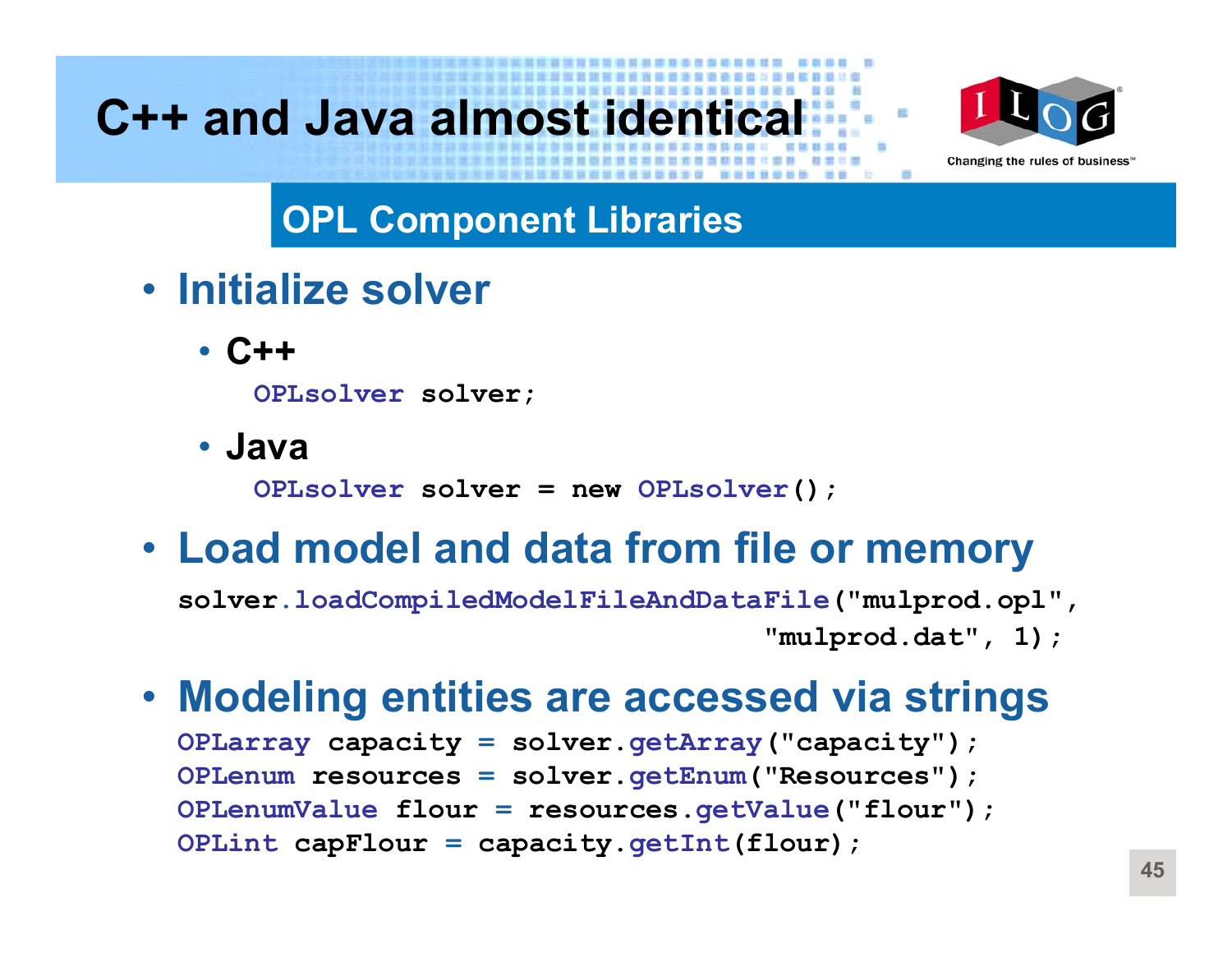### **Web JSP Demo**



### **Steel Production Spreadsheet Application**

- $\bullet$ **Open Staffing Demo**
- **Show optimization**

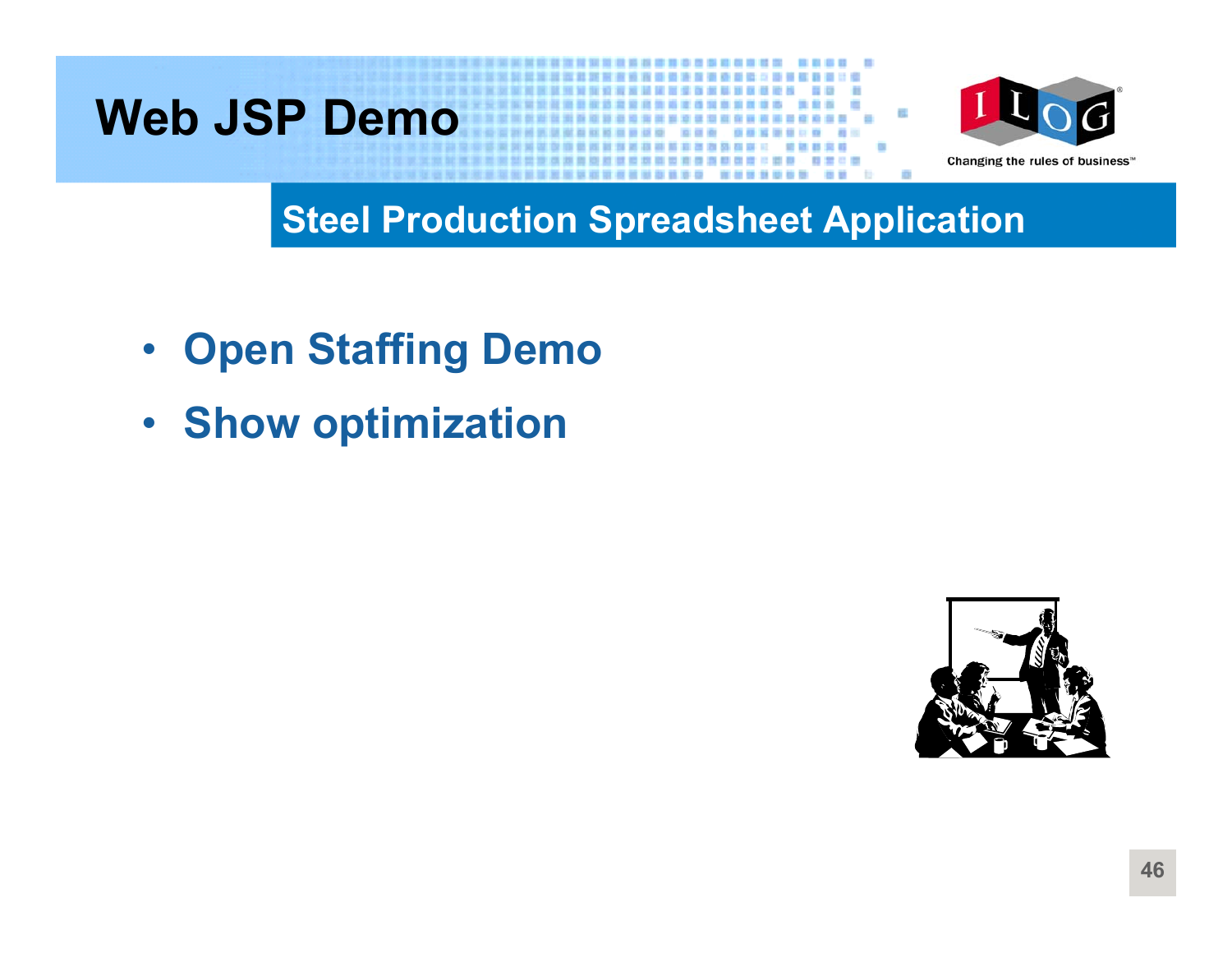### **OPL Studio Key Features**



#### **Summary**

- $\bullet$  **Powerful Modeling Language (OPL) for**
	- **Constraint Programming**
	- **Scheduling**
	- **Linear and Mixed Integer Programming**

#### •**Graphical User Interface for**

- **Entering Models and Data**
- **Organizing Projects**
- **Visualizing data and solutions**
- **Controlling optimization**
- $\bullet$  **Linked with ILOG optimization tools**
	- **ILOG Solver, Scheduler and CPLEX**
- $\bullet$ **Database access, Spreadsheet access and Scripting**
- $\bullet$ **OPL Component Libraries accelerate application deployment**

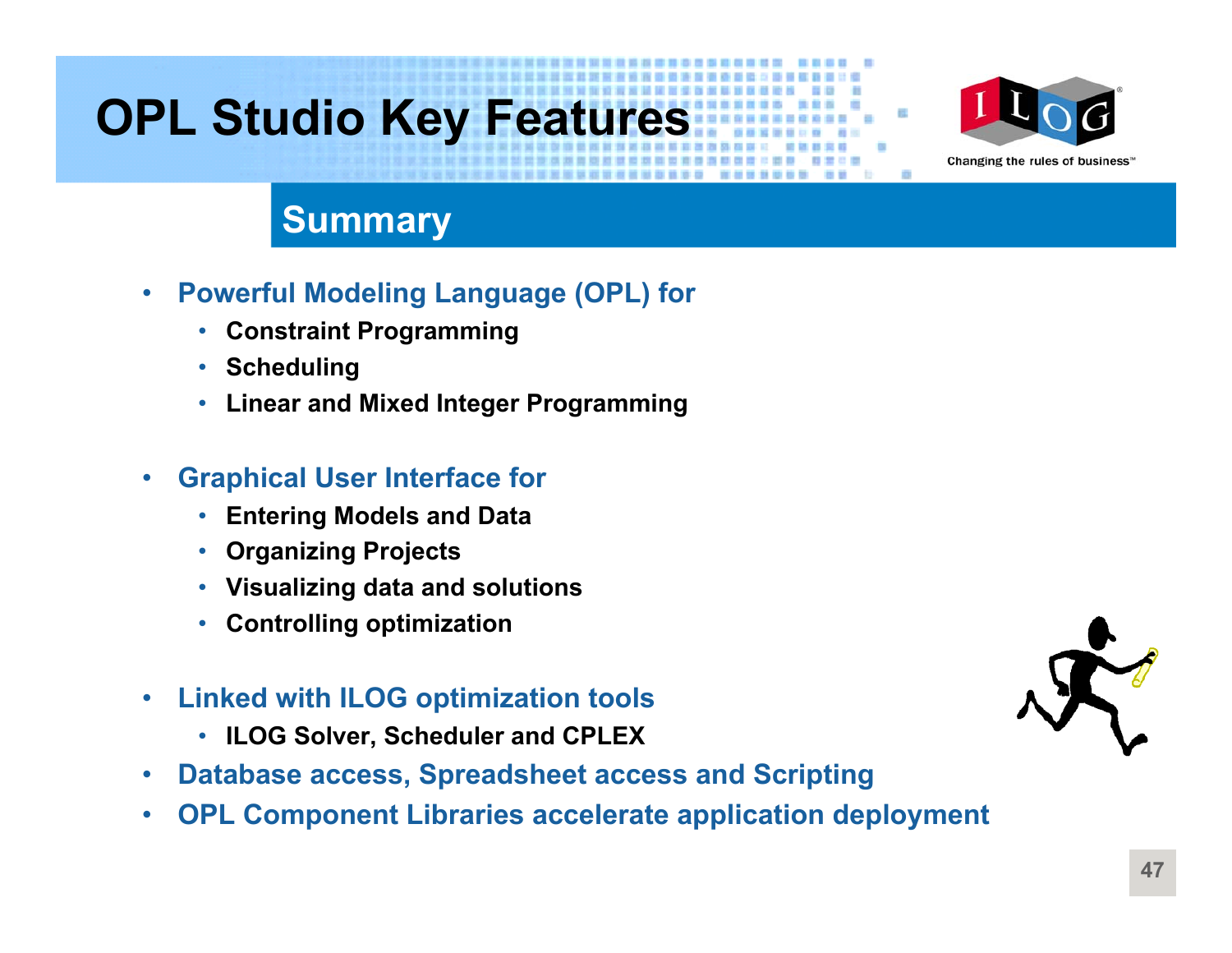# **Rapid Application Deployment**



#### **Summary**

- $\bullet$  **Develop your model in OPL Studio, maintaining model/data separation**
- • **Refine your algorithm with OPL search strategies**
	- **Use visualization to enhance understanding**
	- **Step through search procedures**
	- **Use iterative or hybrid approaches**
- **Incorporate model via OPL Component Libraries**
	- **Use C++, Visual Basic, Java, ASP, JSP**
	- •**Integrate external data**
	- **Use the answer wherever needed**
- **Links with ILOG CPLEX, Solver, Scheduler**